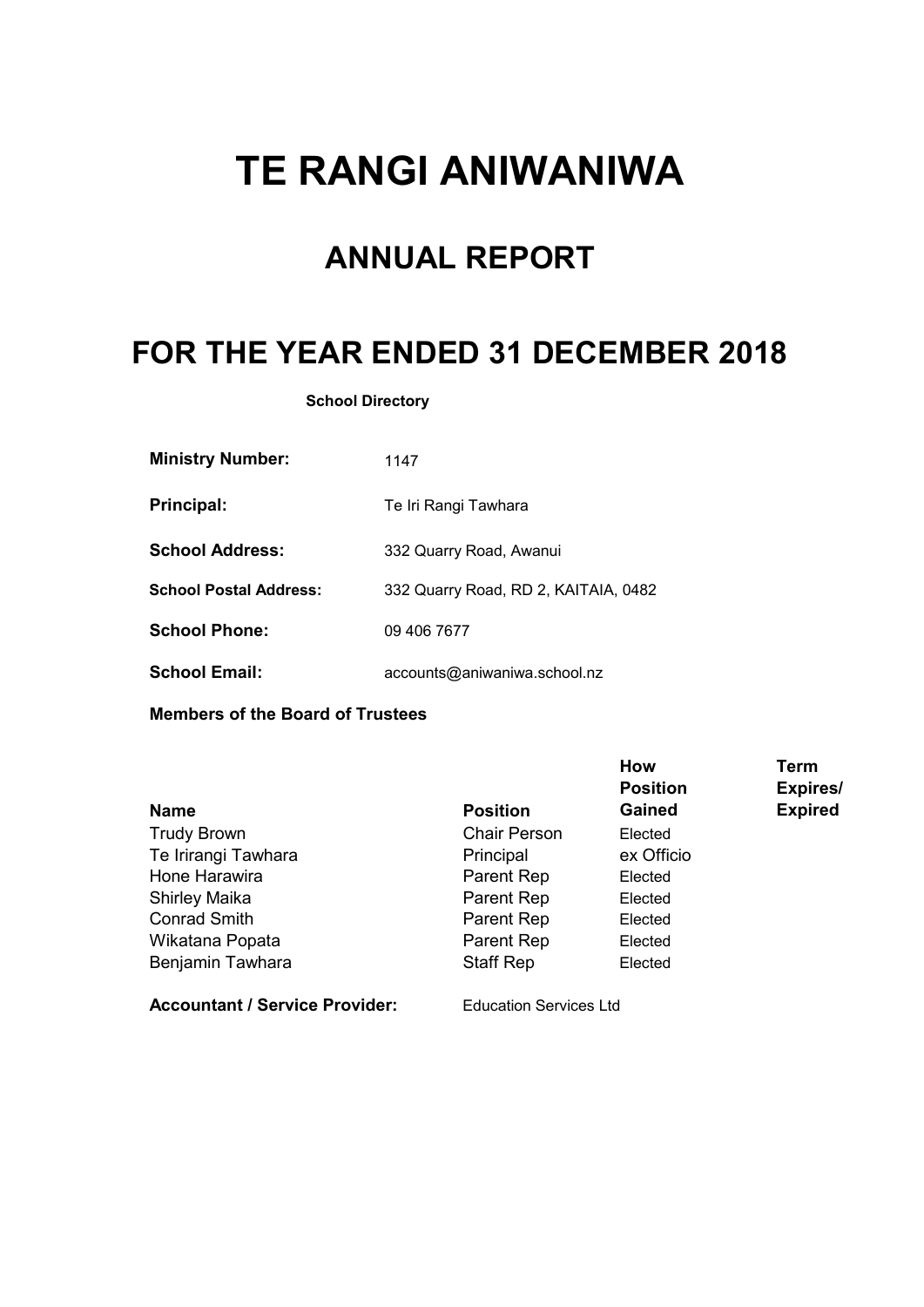# **TE RANGI ANIWANIWA**

Annual Report - For the year ended 31 December 2018

### **Index**

#### **Page Statement**

### **Financial Statements**

- 1 Statement of Responsibility
- 2 Statement of Comprehensive Revenue and Expense
- 3 Statement of Changes in Net Assets/Equity
- 4 Statement of Financial Position
- 5 Statement of Cash Flows
- 6 11 Statement of Accounting Policies
- 12 19 Notes to the Financial Statements

#### **Other Information**

Analysis of Variance

Kiwisport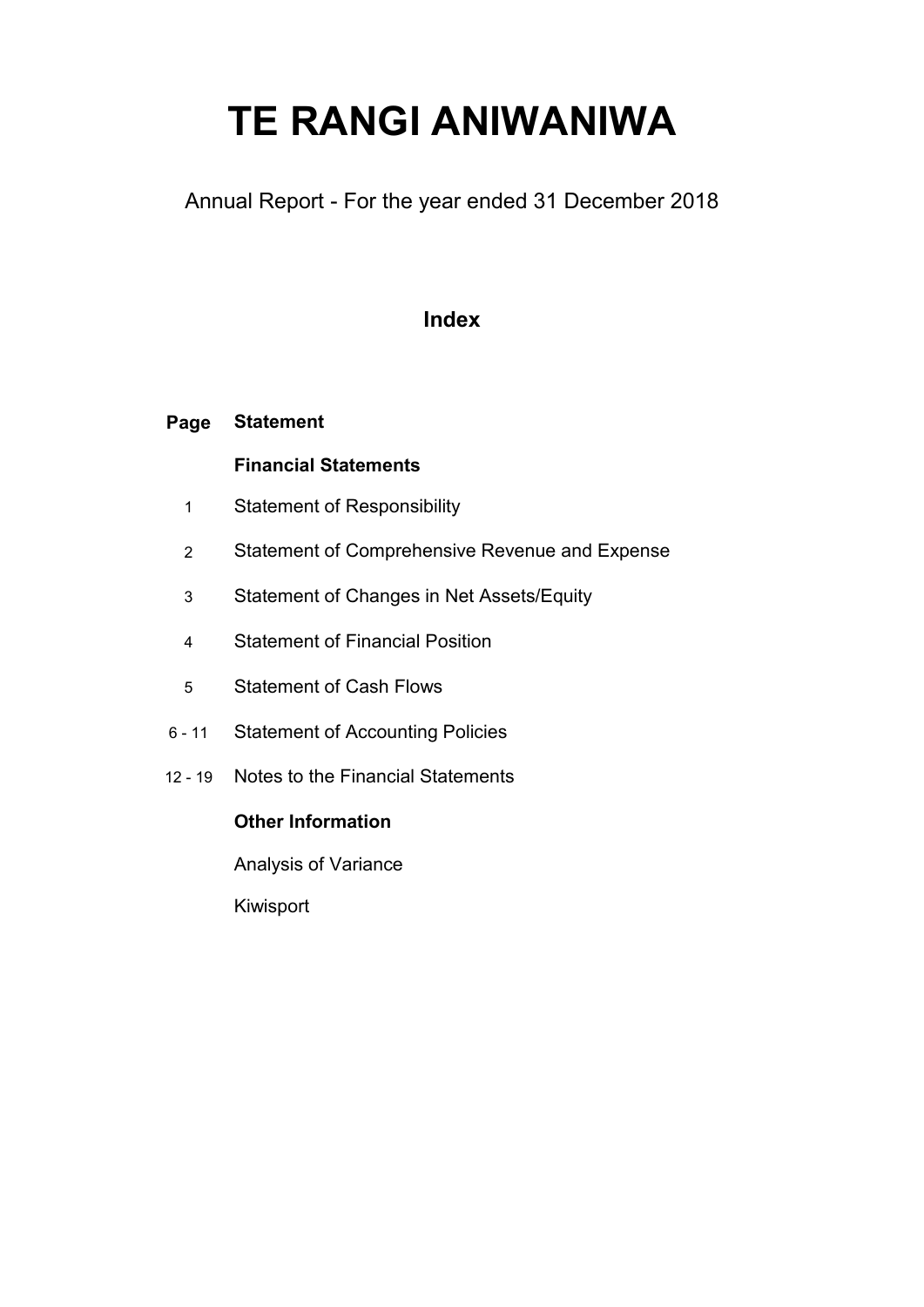## **Te Rangi Aniwaniwa**

## **Statement of Responsibility**

For the year ended 31 December 2018

The Board of Trustees accepts responsibility for the preparation of the annual financial statements and the judgements used in these financial statements.

The management (including the principal and others as directed by the Board) accepts responsibility for establishing and maintaining a system of internal controls designed to provide reasonable assurance as to the integrity and reliability of the school's financial reporting.

It is the opinion of the Board and management that the annual financial statements for the financial year ended 31 December 2018 fairly reflects the financial position and operations of the school.

The School's 2018 financial statements are authorised for issue by the Board.

Full Name of Board Chairperson **Full Name of Principal** Trudy Brown

Signature of Board Chairperson Signature of Principal

19/08/19

Te Iri Rangi Tawhara

R. Tawhara.

19/08/2019

Date: **Date: Date: Date: Date: Date: Date: Date: Date: Date: Date: Date: Date: Date: Date: Date: Date: Date: Date: Date: Date: Date: Date: Date: Date: Date: Date: Date:**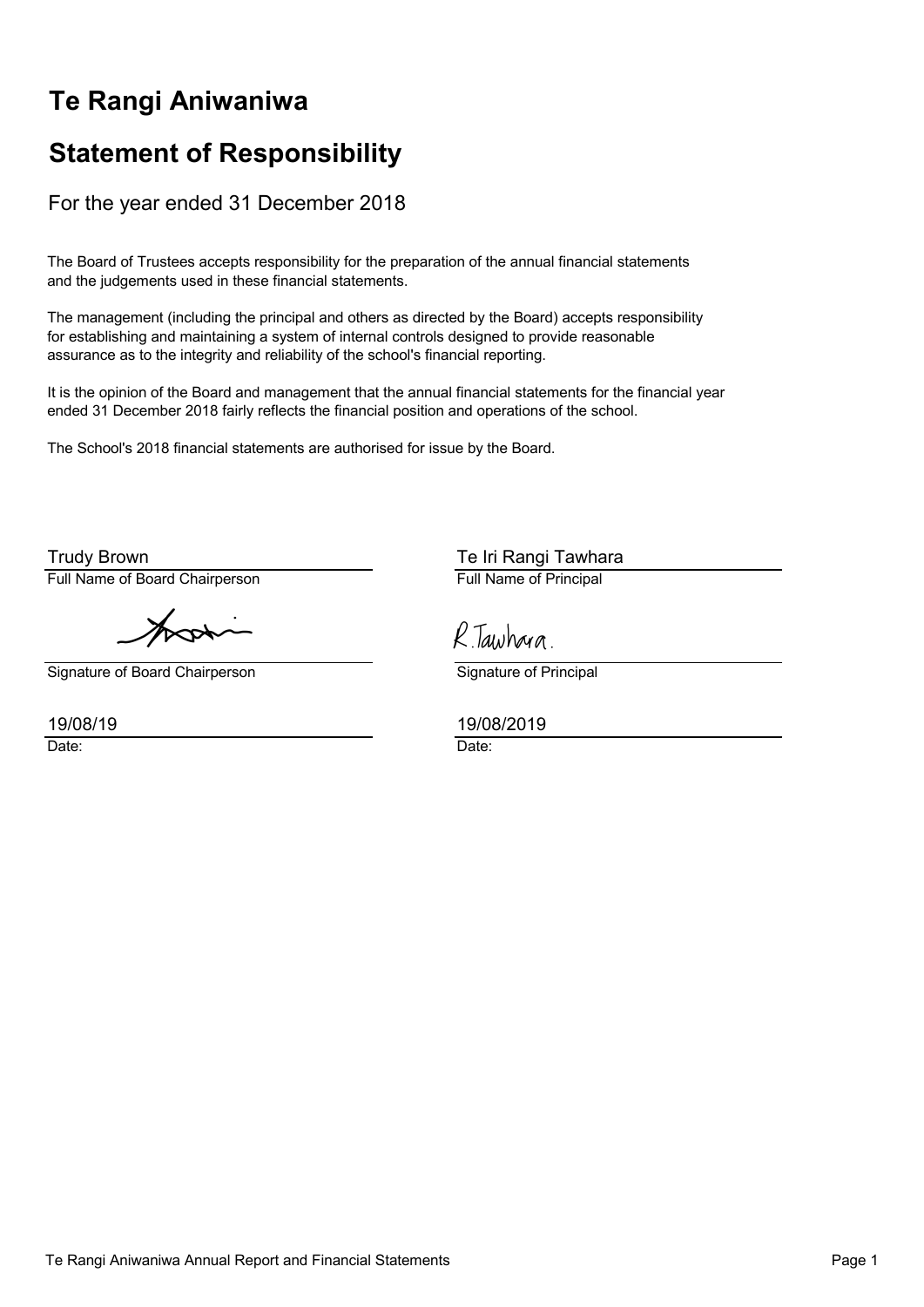### **Te Rangi Aniwaniwa Statement of Comprehensive Revenue and Expense**

For the year ended 31 December 2018

|                                                      |                         | 2018                | 2018<br><b>Budget</b> | 2017                |
|------------------------------------------------------|-------------------------|---------------------|-----------------------|---------------------|
|                                                      | <b>Notes</b>            | <b>Actual</b><br>\$ | (Unaudited)<br>\$     | <b>Actual</b><br>\$ |
| <b>Revenue</b>                                       |                         |                     |                       |                     |
| <b>Government Grants</b>                             | $\overline{\mathbf{c}}$ | 2,924,033           | 2,482,323             | 2,555,988           |
| <b>Locally Raised Funds</b>                          | 3                       | 119,249             | 138,642               | 138,562             |
| <b>Interest Earned</b>                               |                         | 4,772               | 2,004                 | 3,196               |
| Gain on Sale of Property, Plant and Equipment        |                         |                     |                       | 500                 |
|                                                      |                         | 3,048,054           | 2,622,969             | 2,698,246           |
| <b>Expenses</b>                                      |                         |                     |                       |                     |
| <b>Locally Raised Funds</b>                          | 3                       | 24,002              | 504                   | 18,085              |
| Learning Resources                                   | 4                       | 1,546,090           | 1,333,581             | 1,458,767           |
| Administration                                       | 5                       | 225,125             | 228,684               | 216,668             |
| <b>Finance Costs</b>                                 |                         | 10,239              | 852                   | 9,953               |
| Property                                             | 6                       | 893,272             | 791,981               | 688,303             |
| Depreciation                                         | $\overline{7}$          | 153,955             | 144,564               | 171,026             |
| Loss on Disposal of Property, Plant and Equipment    |                         |                     |                       | 3,557               |
| Transport                                            |                         | 153,492             | 152,004               | 132,122             |
|                                                      |                         | 3,006,175           | 2,652,170             | 2,698,481           |
| <b>Net Surplus / (Deficit)</b>                       |                         | 41,879              | (29, 201)             | (235)               |
| Other Comprehensive Revenue and Expenses             |                         |                     |                       |                     |
| Total Comprehensive Revenue and Expense for the Year |                         | 41,879              | (29, 201)             | (235)               |

The above Statement of Comprehensive Revenue and Expense should be read in conjunction with the accompanying notes.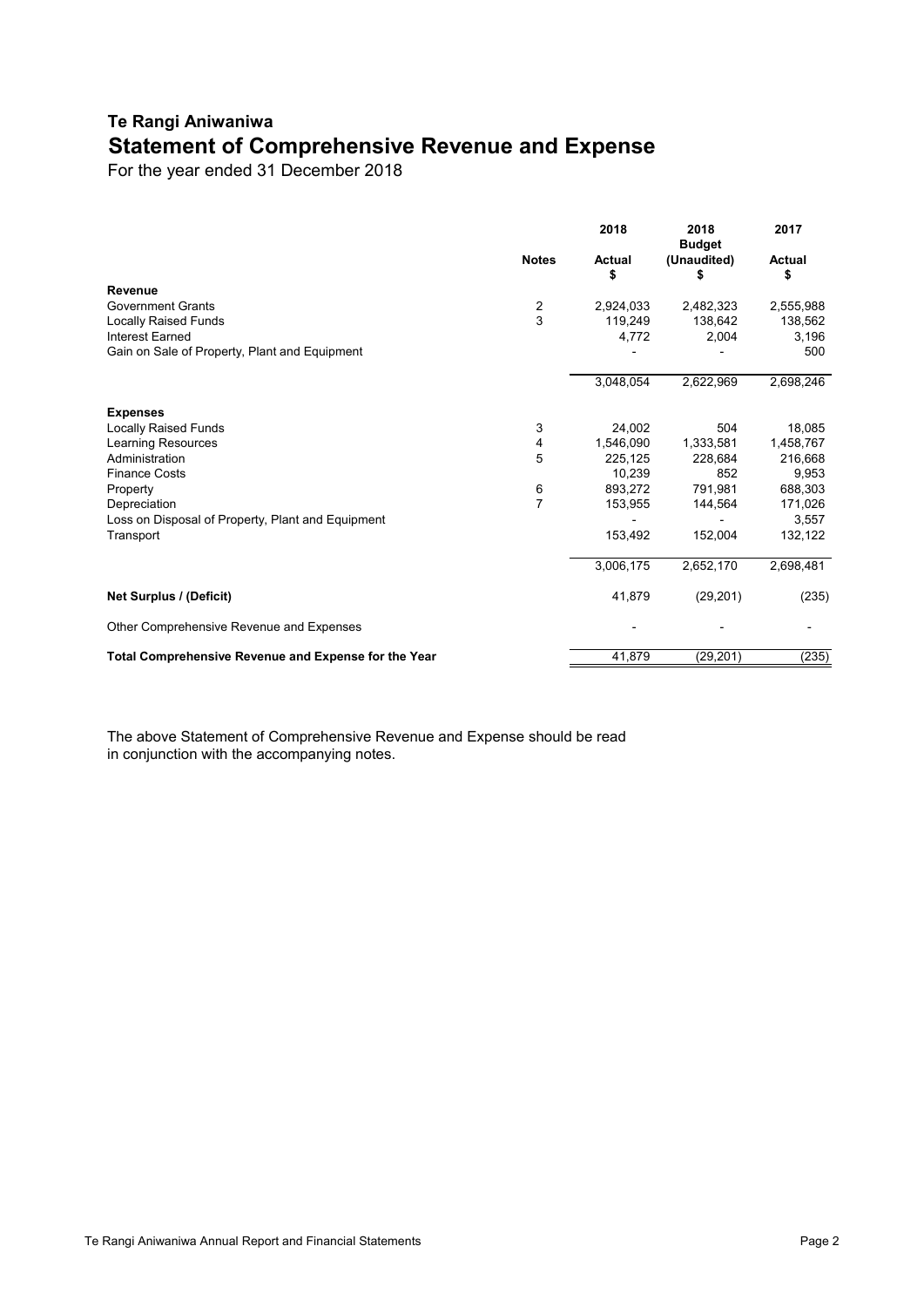### **Te Rangi Aniwaniwa Statement of Changes in Net Assets/Equity**

For the year ended 31 December 2018

|                                                                                                                                                              | Actual<br>2018<br>\$ | <b>Budget</b><br>(Unaudited)<br>2018<br>\$ | Actual<br>2017<br>\$ |
|--------------------------------------------------------------------------------------------------------------------------------------------------------------|----------------------|--------------------------------------------|----------------------|
| <b>Balance at 1 January</b>                                                                                                                                  | 1,605,626            | 1,605,626                                  | 1,534,801            |
| Total comprehensive revenue and expense for the year<br>Capital Contributions from the Ministry of Education<br>Contribution - Furniture and Equipment Grant | 41,879               | (29, 201)                                  | (235)<br>71,060      |
| <b>Equity at 31 December</b>                                                                                                                                 | 1,647,505            | 1,576,425                                  | 1,605,626            |
| <b>Retained Earnings</b>                                                                                                                                     | 1,647,505            | 1,576,425                                  | 1,605,626            |
| <b>Equity at 31 December</b>                                                                                                                                 | 1,647,505            | 1,576,425                                  | 1,605,626            |

The above Statement of Changes in Net Assets/Equity should be read in conjunction with the accompanying notes.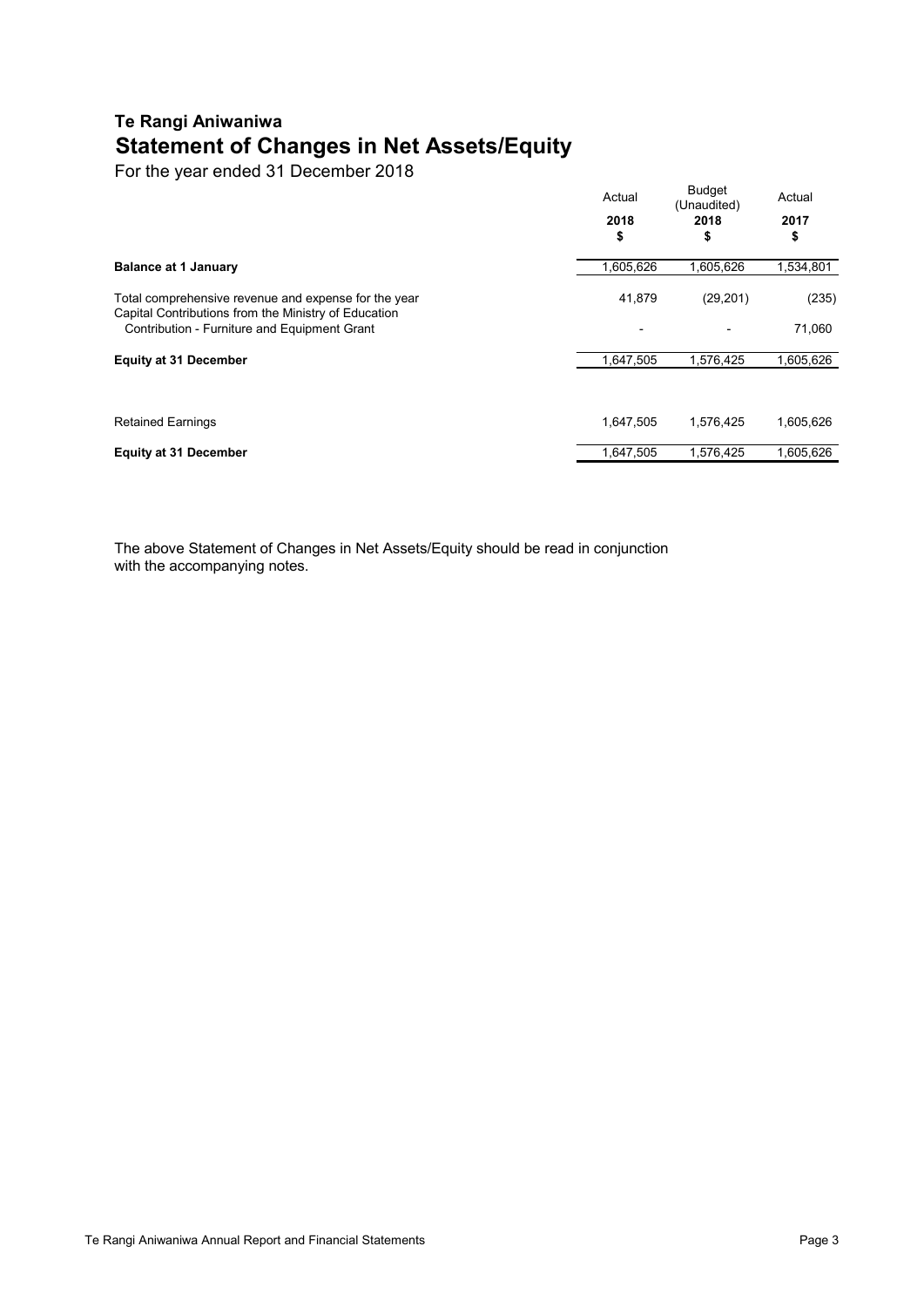### **Te Rangi Aniwaniwa Statement of Financial Position**

As at 31 December 2018

|                                           |              | 2018                | 2018<br><b>Budget</b> | 2017                |
|-------------------------------------------|--------------|---------------------|-----------------------|---------------------|
|                                           | <b>Notes</b> | <b>Actual</b><br>\$ | (Unaudited)<br>\$     | <b>Actual</b><br>\$ |
| <b>Current Assets</b>                     |              |                     |                       |                     |
| Cash and Cash Equivalents                 | 8            | 298,024             | 212,838               | 203,787             |
| <b>Accounts Receivable</b>                | 9            | 172,687             | 91,442                | 91,442              |
| Prepayments                               |              | 1,234               | 1,193                 | 1,193               |
|                                           |              | 471,945             | 305,473               | 296,422             |
| <b>Current Liabilities</b>                |              |                     |                       |                     |
| <b>GST Payable</b>                        |              | 12,204              | 12,629                | 12,629              |
| <b>Accounts Payable</b>                   | 11           | 197,820             | 163,095               | 163,095             |
| Revenue Received in Advance               | 12           | 7,086               | 2,168                 | 2,168               |
| Provision for Cyclical Maintenance        | 13           | 99,317              |                       | 98,363              |
| Finance Lease Liability - Current Portion | 14           | 39,669              | 43,800                | 43,800              |
| Funds held for Capital Works Projects     | 15           | 28,544              |                       | 7,949               |
|                                           |              | 384,640             | 221,692               | 328,004             |
| <b>Working Capital Surplus/(Deficit)</b>  |              | 87,305              | 83,781                | (31, 582)           |
| <b>Non-current Assets</b>                 |              |                     |                       |                     |
| Property, Plant and Equipment             | 10           | 1,590,988           | 1,535,551             | 1,680,115           |
|                                           |              | 1,590,988           | 1,535,551             | 1,680,115           |
| <b>Non-current Liabilities</b>            |              |                     |                       |                     |
| <b>Finance Lease Liability</b>            | 14           | 30,788              | 42,907                | 42,907              |
|                                           |              | 30,788              | 42,907                | 42,907              |
| <b>Net Assets</b>                         |              | 1,647,505           | 1,576,425             | 1,605,626           |
|                                           |              |                     |                       |                     |
| <b>Equity</b>                             |              | 1,647,505           | 1,576,425             | 1,605,626           |
|                                           |              |                     |                       |                     |

The above Statement of Financial Position should be read in conjunction with the accompanying notes.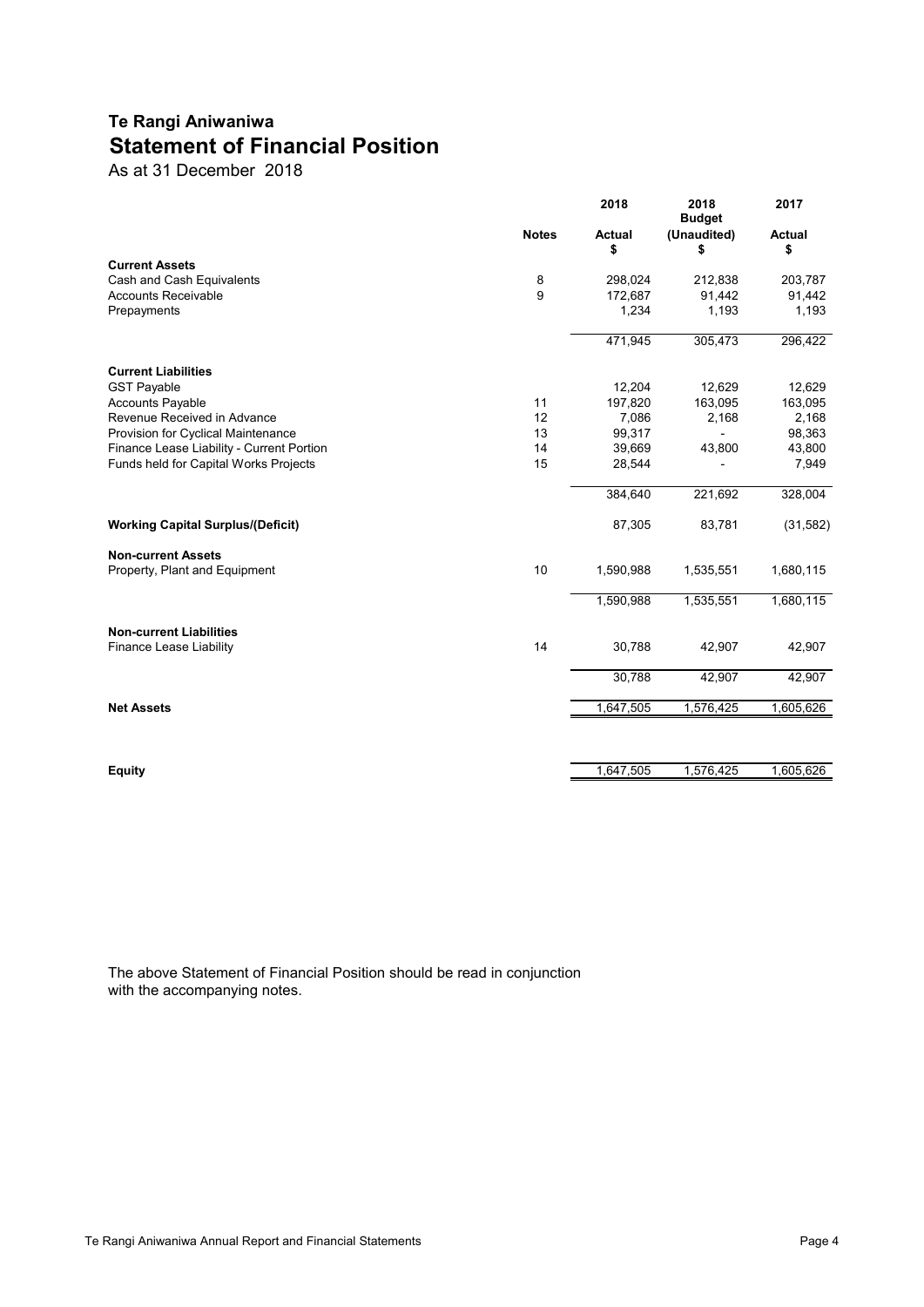### **Te Rangi Aniwaniwa Statement of Cash Flows**

For the year ended 31 December 2018

|                                                        |             | 2018                | 2018<br><b>Budget</b> | 2017                |
|--------------------------------------------------------|-------------|---------------------|-----------------------|---------------------|
|                                                        | <b>Note</b> | <b>Actual</b><br>\$ | (Unaudited)<br>\$     | <b>Actual</b><br>\$ |
| <b>Cash flows from Operating Activities</b>            |             |                     |                       |                     |
| <b>Government Grants</b>                               |             | 1,130,964           | 1,007,280             | 1,002,800           |
| <b>Locally Raised Funds</b>                            |             | 123,575             | 153,642               | 139,426             |
| Goods and Services Tax (net)                           |             | (425)               |                       | (12,920)            |
| Payments to Employees                                  |             | (441, 324)          | (391, 452)            | (356, 923)          |
| Payments to Suppliers                                  |             | (603, 431)          | (652, 571)            | (593, 350)          |
| Cyclical Maintenance Payments in the year              |             |                     | (109,000)             |                     |
| <b>Interest Paid</b>                                   |             | (10, 239)           | (852)                 | (9,953)             |
| <b>Interest Received</b>                               |             | 4,772               | 2,004                 | 3,196               |
| Net cash from / (to) the Operating Activities          |             | 203,892             | 9,051                 | 172,276             |
| <b>Cash flows from Investing Activities</b>            |             |                     |                       |                     |
| Proceeds from Sale of PPE (and Intangibles)            |             |                     |                       | 15,283              |
| Purchase of PPE (and Intangibles)                      |             | (30, 805)           |                       | (190, 480)          |
| Net cash from / (to) the Investing Activities          |             | (30, 805)           | $\blacksquare$        | (175, 197)          |
| <b>Cash flows from Financing Activities</b>            |             |                     |                       |                     |
| Furniture and Equipment Grant                          |             |                     |                       | 62,427              |
| <b>Finance Lease Payments</b>                          |             | (57, 102)           |                       | (56, 241)           |
| Funds Administered on Behalf of Third Parties          |             |                     |                       | (34, 109)           |
| Funds Held for Capital Works Projects                  |             | (21, 748)           |                       | 36,733              |
| Net cash from Financing Activities                     |             | (78, 850)           | $\blacksquare$        | 8,810               |
| Net increase/(decrease) in cash and cash equivalents   |             | 94,237              | 9,051                 | 5,889               |
| Cash and cash equivalents at the beginning of the year | 8           | 203,787             | 203,787               | 197,898             |
| Cash and cash equivalents at the end of the year       | 8           | 298,024             | 212,838               | 203,787             |

The statement of cash flows records only those cash flows directly within the control of the School. This means centrally funded teachers' salaries and the use of land and buildings grant and expense have been excluded.

The above Cash Flow Statement should be read in conjunction with the accompanying notes.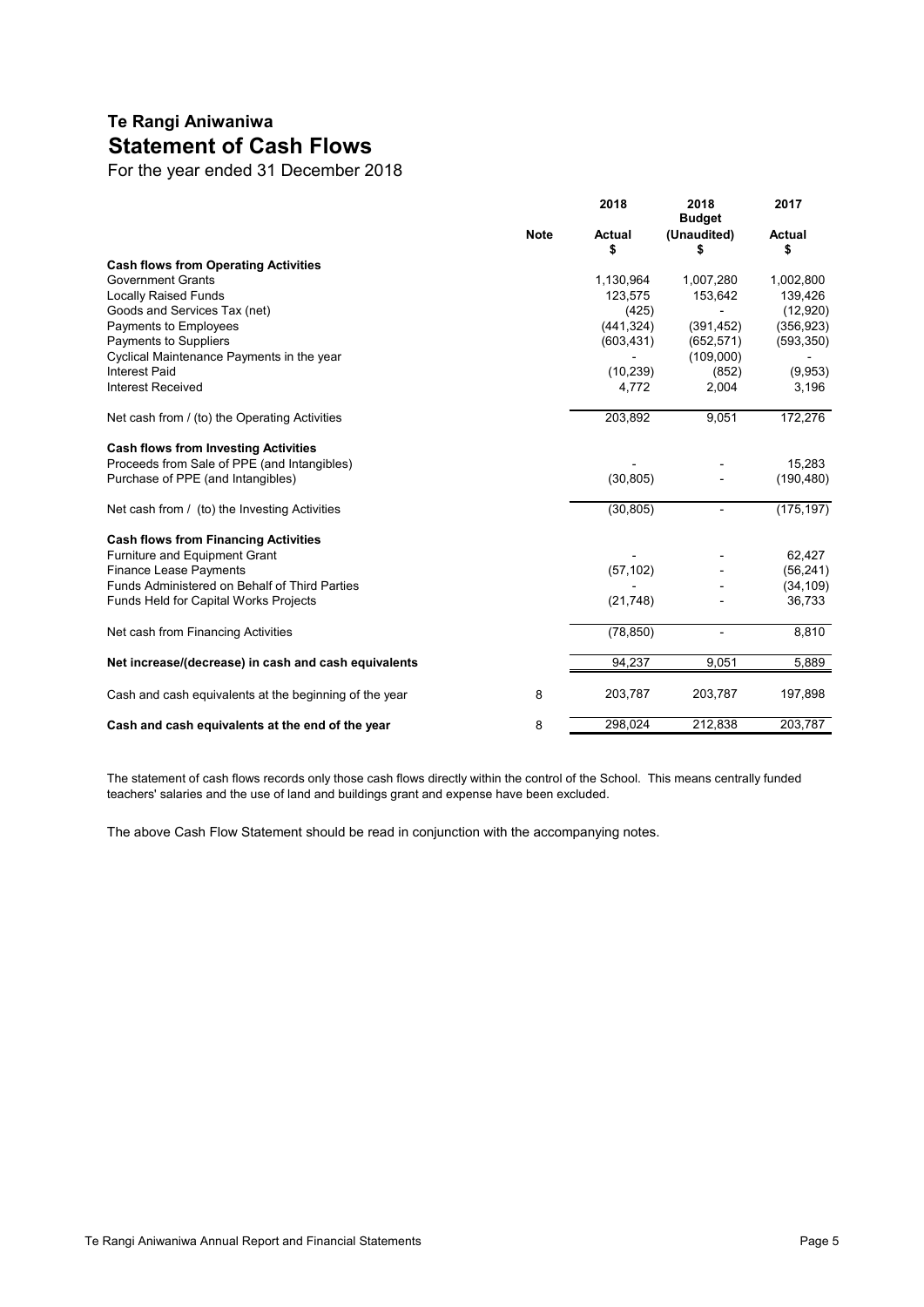### **Te Rangi Aniwaniwa**

### **Notes to the Financial Statements**

## **1. Statement of Accounting Policies**

For the year ended 31 December 2018

#### **a) Reporting Entity**

Te Rangi Aniwaniwa (the School) is a Crown entity as specified in the Crown Entities Act 2004 and a school as described in the Education Act 1989. The Board of Trustees (the Board) is of the view that the School is a public benefit entity for financial reporting purposes.

#### **b) Basis of Preparation**

#### *Reporting Period*

The financial reports have been prepared for the period 1 January 2018 to 31 December 2018 and in accordance with the requirements of the Public Finance Act 1989.

#### *Basis of Preparation*

The financial statements have been prepared on a going concern basis, and the accounting policies have been consistently applied throughout the period.

#### *Financial Reporting Standards Applied*

The Education Act 1989 requires the School, as a Crown entity, to prepare financial statements in accordance with generally accepted accounting practice. The financial statements have been prepared in accordance with generally accepted accounting practice in New Zealand, applying Public Sector Public Benefit Entity (PBE) Standards Reduced Disclosure Regime as appropriate to public benefit entities that qualify for Tier 2 reporting. The school is considered a Public Benefit Entity as it meets the criteria specified as "having a primary objective to provide goods and/or services for community or social benefit and where any equity has been provided with a view to supporting that primary objective rather than for financial return to equity holders".

#### *PBE Accounting Standards Reduced Disclosure Regime*

The School qualifies for Tier 2 as the school is not publicly accountable and is not considered large as it falls below the expenditure threshold of \$30 million per year. All relevant reduced disclosure concessions have been taken.

#### *Measurement Base*

The financial statements are prepared on the historical cost basis unless otherwise noted in a specific accounting policy.

#### *Presentation Currency*

These financial statements are presented in New Zealand dollars, rounded to the nearest dollar.

#### *Specific Accounting Policies*

The accounting policies used in the preparation of these financial statements are set out below.

#### *Critical Accounting Estimates And Assumptions*

The preparation of financial statements requires management to make judgements, estimates and assumptions that affect the application of accounting policies and the reported amounts of assets, liabilities, revenue and expenses. Actual results may differ from these estimates.

Estimates and underlying assumptions are reviewed on an ongoing basis. Revisions to accounting estimates are recognised in the period in which the estimate is revised and in any future periods affected.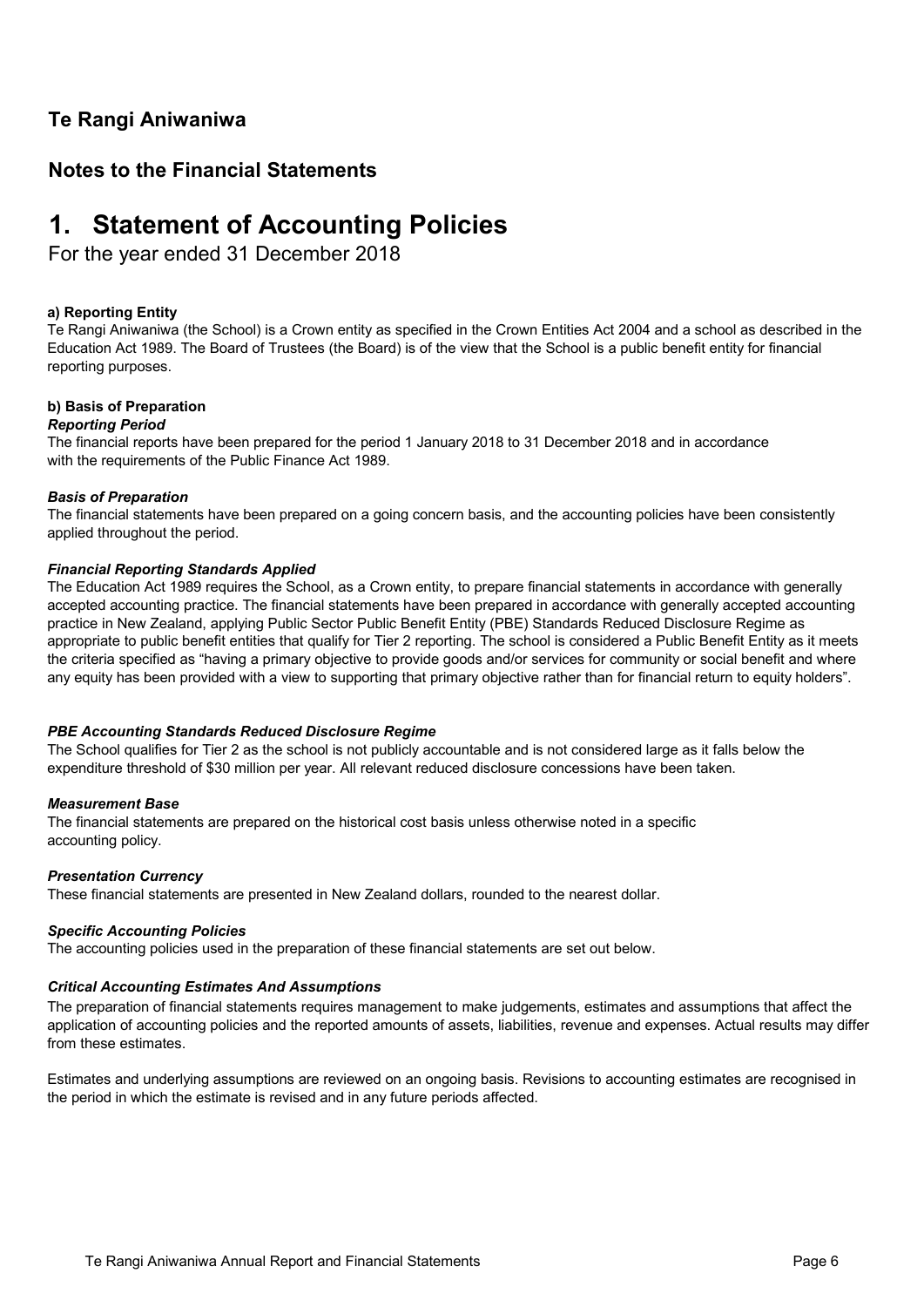#### *Useful lives of property, plant and equipment*

The School reviews the estimated useful lives of property, plant and equipment at the end of each reporting date. The School believes that the estimated useful lives of the property, plant and equipment as disclosed in the Significant Accounting Policies are appropriate to the nature of the property, plant and equipment at reporting date. Property, plant and equipment is disclosed at note 10.

#### *Critical Judgements in applying accounting policies*

Management has exercised the following critical judgements in applying accounting policies:

#### *Classification of leases*

The School reviews the details of lease agreements at the end of each reporting date. The School believes the classification of each lease as either operation or finance is appropriate and reflects the nature of the agreement in place. Finance leases are disclosed at note 14.

#### *Recognition of grants*

The School reviews the grants monies received at the end of each reporting period and whether any require a provision to carryforward amounts unspent. The School believes all grants received have been appropriately recognised as a liability if required. Government grants are disclosed at note 2.

#### **c) Revenue Recognition**

#### *Government Grants*

The school receives funding from the Ministry of Education. The following are the main types of funding that the School receives;

Operational grants are recorded as revenue when the School has the rights to the funding, which is in the year that the funding is received.

Teachers salaries grants are recorded as revenue when the School has the rights to the funding in the salary period they relate to. The grants are not received in cash by the School and are paid directly to teachers by the Ministry of Education.

Use of land and buildings grants are recorded as revenue in the period the School uses the land and buildings. These are not received in cash by the School as they equate to the deemed expense for using the land and buildings which are owned by the Crown.

#### *Other Grants*

Other grants are recorded as revenue when the School has the rights to the funding, unless there are unfulfilled conditions attached to the grant, in which case the amount relating to the unfulfilled conditions is recognised as a liability and released to revenue as the conditions are fulfilled.

#### *Donations, Gifts and Bequests*

Donations, gifts and bequests are recorded as revenue when their receipt is formally acknowledged by the School.

#### *Interest Revenue*

Interest Revenue earned on cash and cash equivalents and investments is recorded as revenue in the period it is earned.

#### **d) Use of Land and Buildings Expense**

The property from which the School operates is owned by the Crown and managed by the Ministry of Education on behalf of the Crown. The School's use of the land and buildings as occupant is based on a property occupancy document as gazetted by the Ministry. The expense is based on an assumed market rental yield on the value of land and buildings as used for rating purposes. This is a non-cash expense that is offset by a non-cash grant from the Ministry.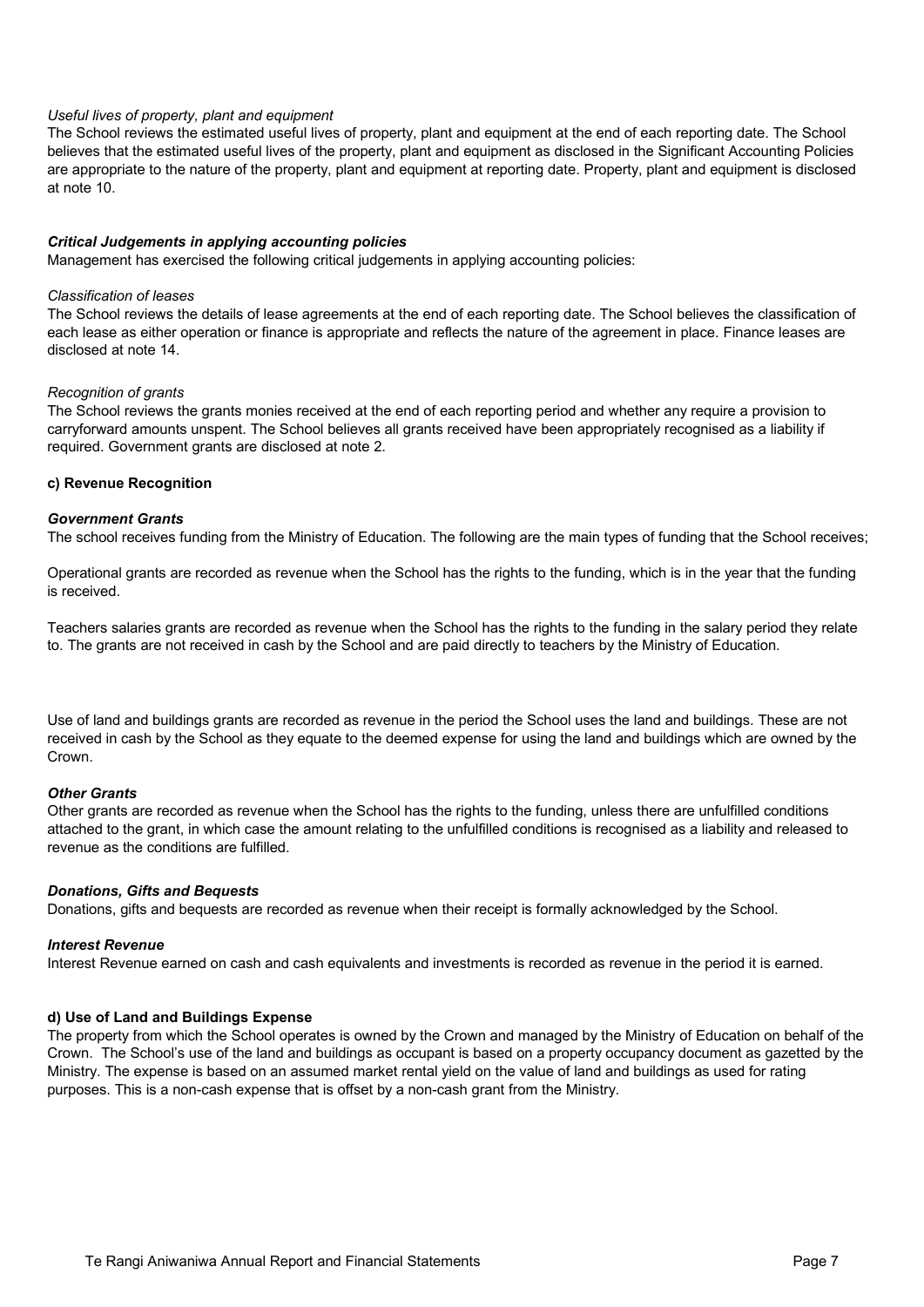#### **e) Operating Lease Payments**

Payments made under operating leases are recognised in the Statement of Comprehensive Revenue and Expense on a straight line basis over the term of the lease.

#### **f) Finance Lease Payments**

Finance lease payments are apportioned between the finance charge and the reduction of the outstanding liability. The finance charge is allocated to each period during the lease term on an effective interest basis.

#### **g) Cash and Cash Equivalents**

Cash and cash equivalents include cash on hand, bank balances, deposits held at call with banks, and other short term highly liquid investments with original maturities of 90 days or less, and bank overdrafts. The carrying amount of cash and cash equivalents represent fair value.

#### **h) Accounts Receivable**

Accounts Receivable represents items that the School has issued invoices for or accrued for, but has not received payment for at year end. Receivables are initially recorded at fair value and subsequently recorded at the amount the School realistically expects to receive. A receivable is considered uncollectable where there is objective evidence the School will not be able to collect all amounts due. The amount that is uncollectable (the provision for uncollectibility) is the difference between the amount due and the present value of the amounts expected to be collected.

#### **i) Inventories**

Inventories are consumable items held for sale and comprise of stationery and school uniforms. They are stated at the lower of cost and net realisable value. Cost is determined on a first in, first out basis. Net realisable value is the estimated selling price in the ordinary course of activities less the estimated costs necessary to make the sale. Any write down from cost to net realisable value is recorded as an expense in the Statement of Comprehensive Revenue and Expense in the period of the write down.

#### **j) Investments**

Bank term deposits for periods exceeding 90 days are classified as investments and are initially measured at the amount invested. Interest is subsequently accrued and added to the investment balance. After initial recognition bank term deposits are measured at amortised cost using the effective interest method less impairment.

Investments that are shares are categorised as "available for sale" for accounting purposes in accordance with financial reporting standards. Share investments are recognised initially by the School at fair value plus transaction costs. At balance date the School has assessed whether there is any evidence that an investment is impaired. Any impairment, gains or losses are recognised in the Statement of Comprehensive Revenue and Expense.

After initial recognition any investments categorised as available for sale are measured at their fair value without any deduction for transaction costs the school may incur on sale or other disposal.

The School has met the requirements of Schedule 6 para 28 of the Education Act 1989 in relation to the acquisition of investment securities.

#### **k) Property, Plant and Equipment**

Land and buildings owned by the Crown are excluded from these financial statements. The Board's use of the land and buildings as 'occupant' is based on a property occupancy document.

Improvements to buildings owned by the Crown are recorded at cost, less accumulated depreciation and impairment losses.

Property, plant and equipment are recorded at cost or, in the case of donated assets, fair value at the date of receipt, less accumulated depreciation and impairment losses. Cost or fair value as the case may be, includes those costs that relate directly to bringing the asset to the location where it will be used and making sure it is in the appropriate condition for its intended use.

Property, plant and equipment acquired with individual values under \$500 are not capitalised, they are recognised as an expense in the Statement of Comprehensive Revenue and Expense.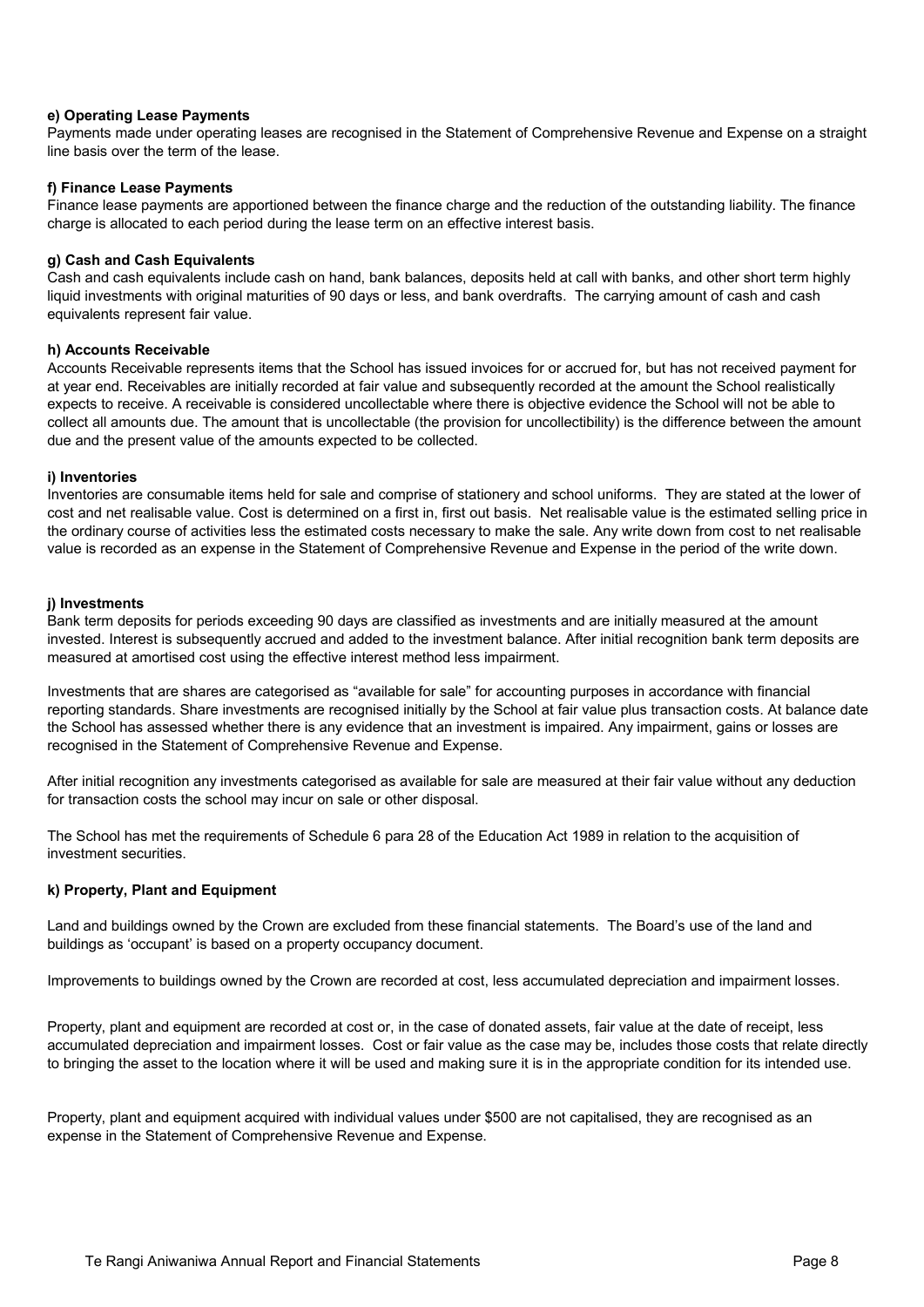Gains and losses on disposals (*i.e.* sold or given away) are determined by comparing the proceeds received with the carrying amounts (*i.e.* the book value). The gain or loss arising from the disposal of an item of property, plant and equipment is recognised in the Statement of Comprehensive Revenue and Expense.

#### *Leased Assets*

Leases where the School assumes substantially all the risks and rewards of ownership are classified as finance leases. The assets acquired by way of finance lease are measured at an amount equal to the lower of their fair value and the present value of the minimum lease payments at inception of the lease, less accumulated depreciation and impairment losses. Leased assets and corresponding liability are recognised in the Statement of Financial Position and leased assets are depreciated over the period the School is expected to benefit from their use or over the term of the lease.

#### *Depreciation*

Property, plant and equipment are depreciated over their estimated useful lives on a straight line basis. Depreciation of all assets is reported in the Statement of Comprehensive Revenue and Expense.

The estimated useful lives of the assets are:

| <b>Buildings</b>                                          | 40 years   |
|-----------------------------------------------------------|------------|
| Furniture and Equipment                                   | 3-18 years |
| Information and Communication                             | 4 years    |
| <b>Motor Vehicles</b>                                     | 5 years    |
| <b>Leased Assets</b>                                      | 2-5 Years  |
| <b>Library Resources</b>                                  | 8 vears    |
| Leased assets are depreciated over the life of the lease. |            |

#### **l) Intangible Assets**

*Software costs*

Computer software acquired by the School are capitalised on the basis of the costs incurred to acquire and bring to use the specific software. Costs associated with subsequent maintenance or licensing of software are recognised as an expense in the Statement of Comprehensive Revenue and Expense when incurred.

Computer software licences with individual values under \$1,000 are not capitalised, they are recognised as an expense in the Statement of Comprehensive Revenue and Expense when incurred.

Computer software that the school receives from the Ministry of Education is normally acquired through a non-exchange transaction and is not of a material amount. It's fair value can be assessed at time of acquisition if no other methods lead to a fair value determination. Computer software purchased directly from suppliers at market rates are considered exchange transactions and the fair value is the amount paid for the software.

The carrying value of software is amortised on a straight line basis over its useful life. The useful life of software is estimated as three years. The amortisation charge for each period and any impairment loss is recorded in the Statement of Comprehensive Revenue and Expense.

#### **m) Impairment of property, plant, and equipment and intangible assets**

The school does not hold any cash generating assets. Assets are considered cash generating where their primary objective is to generate a commercial return.

#### *Non cash generating assets*

Property, plant, and equipment and intangible assets held at cost that have a finite useful life are reviewed for impairment whenever events or changes in circumstances indicate that the carrying amount may not be recoverable. An impairment loss is recognised for the amount by which the asset's carrying amount exceeds its recoverable service amount. The recoverable service amount is the higher of an asset's fair value less costs to sell and value in use.

Value in use is determined using an approach based on either a depreciated replacement cost approach, restoration cost approach, or a service units approach. The most appropriate approach used to measure value in use depends on the nature of the impairment and availability of information.

If an asset's carrying amount exceeds its recoverable service amount, the asset is regarded as impaired and the carrying amount is written down to the recoverable amount. The total impairment loss is recognised in the surplus or deficit.

The reversal of an impairment loss is recognised in the surplus or deficit.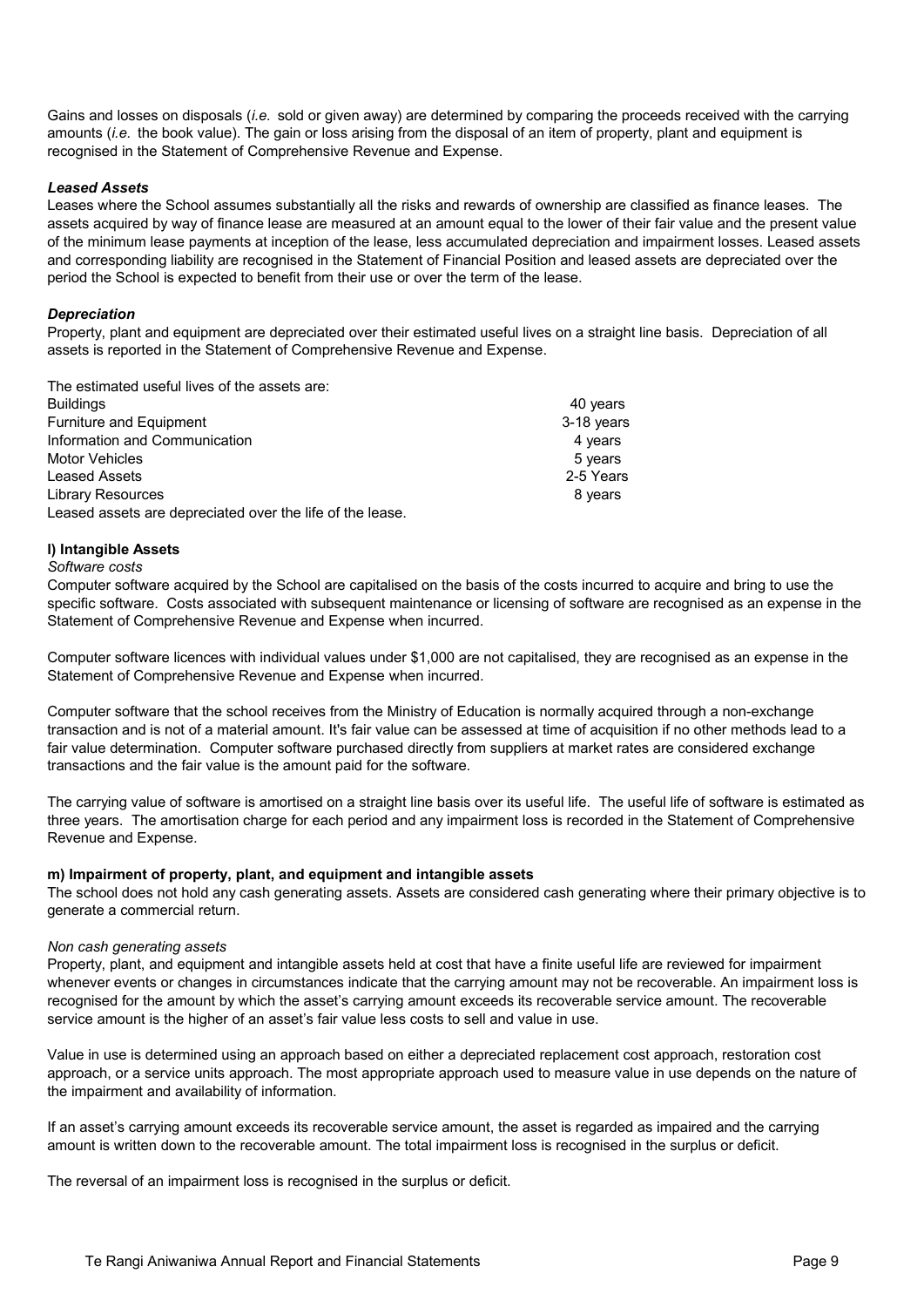#### **n) Accounts Payable**

Accounts Payable represents liabilities for goods and services provided to the School prior to the end of the financial year which are unpaid. Accounts Payable are recorded at the amount of cash required to settle those liabilities. The amounts are unsecured and are usually paid within 30 days of recognition.

#### **o) Employee Entitlements**

#### *Short-term employee entitlements*

Employee benefits that are due to be settled within 12 months after the end of the period in which the employee renders the related service are measured based on accrued entitlements at current rates of pay. These include salaries and wages accrued up to balance date, annual leave earned to but not yet taken at balance date.

#### *Long-term employee entitlements*

Employee benefits that are due to be settled beyond 12 months after the end of the period in which the employee renders the related service, such as long service leave and retirement gratuities, have been calculated on an actuarial basis. The calculations are based on:

• likely future entitlements accruing to staff, based on years of service, years to entitlement, the likelihood that staff will reach the point of entitlement, and contractual entitlement information; and

• the present value of the estimated future cash flows

#### **p) Revenue Received in Advance**

Revenue received in advance relates to fees received from students and grants received where there are unfulfilled obligations for the School to provide services in the future. The fees are recorded as revenue as the obligations are fulfilled and the fees earned.

The School holds sufficient funds to enable the refund of unearned fees in relation to international students, should the School be unable to provide the services to which they relate.

#### **q) Funds Held in Trust**

Funds are held in trust where they have been received by the School for a specified purpose, or are being held on behalf of a third party and these transactions are not recorded in the Statement of Revenue and Expense. The School holds sufficient funds to enable the funds to be used for their intended purpose at any time.

#### **r) Shared Funds**

Shared Funds are held on behalf of a cluster of participating schools as agreed with the Ministry of Education. The cluster of schools operate activities outside of school control. These amounts are not recorded in the Statement of Revenue and Expense. The School holds sufficient funds to enable the funds to be used for their intended purpose.

#### **s) Provision for Cyclical Maintenance**

The property from which the School operates is owned by the Crown, and is vested in the Ministry. The Ministry has gazetted a property occupancy document that sets out the Board's property maintenance responsibilities. The Board is responsible for maintaining the land, buildings and other facilities on the School site in a state of good order and repair.

Cyclical maintenance, which involves painting the interior and exterior of the School, makes up the most significant part of the Board's responsibilities outside day-to-day maintenance. The provision for cyclical maintenance represents the obligation the Board has to the Ministry and is based on the Board's ten year property plan (10YPP).

#### **t) Financial Assets and Liabilities**

The School's financial assets comprise cash and cash equivalents, accounts receivable, and investments. All of these financial assets, except for investments that are shares, are categorised as "loans and receivables" for accounting purposes in accordance with financial reporting standards.

Investments that are shares are categorised as "available for sale" for accounting purposes in accordance with financial reporting standards.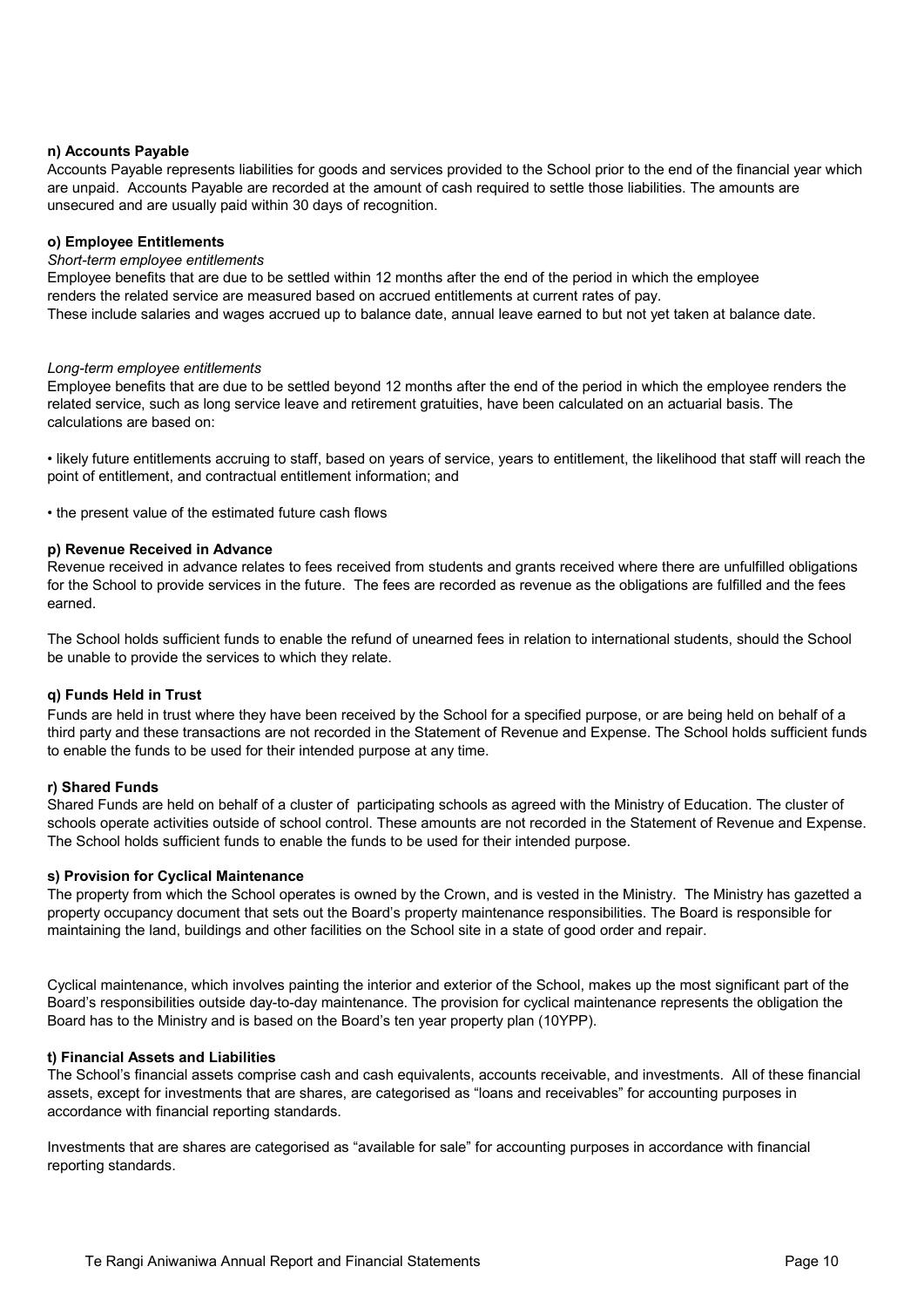The School's financial liabilities comprise accounts payable, borrowings, finance lease liability, and painting contract liability. All of these financial liabilities are categorised as "financial liabilities measured at amortised cost" for accounting purposes in accordance with financial reporting standards.

#### **u) Borrowings**

Borrowings are recognised at the amount borrowed. Borrowings are classified as current liabilities unless the School has an unconditional right to defer settlement of the liability for at least 12 months after the balance date.

#### **v) Goods and Services Tax (GST)**

The financial statements have been prepared on a GST exclusive basis, with the exception of accounts receivable and accounts payable which are stated as GST inclusive.

The net amount of GST paid to, or received from, the IRD, including the GST relating to investing and financing activities, is classified as a net operating cash flow in the statements of cash flows.

Commitments and contingencies are disclosed exclusive of GST.

#### **w) Budget Figures**

The budget figures are extracted from the School budget that was approved by the Board at the start of the year.

#### **x) Services received in-kind**

From time to time the School receives services in-kind, including the time of volunteers. The School has elected not to recognise services received in kind in the Statement of Comprehensive Revenue and Expense.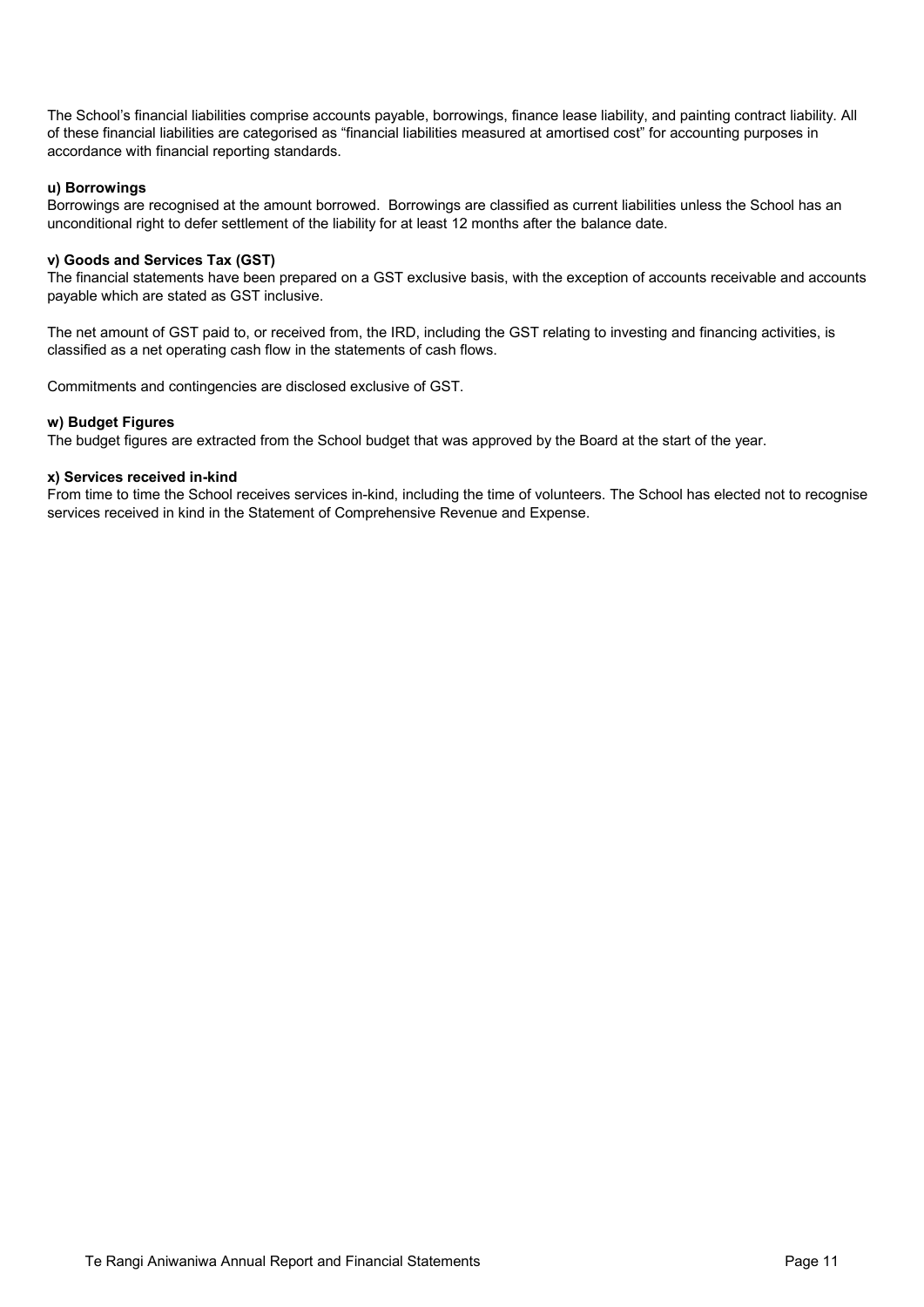#### **2. Government Grants**

|                                                 | 2018                | 2018<br><b>Budget</b> | 2017                |
|-------------------------------------------------|---------------------|-----------------------|---------------------|
|                                                 | <b>Actual</b><br>\$ | (Unaudited)           | <b>Actual</b><br>\$ |
| Operational grants                              | 785,379             | 640,536               | 752,228             |
| Teachers' salaries grants                       | 1,192,538           | 1,007,287             | 1,007,287           |
| Use of Land and Buildings grants                | 593,146             | 467.756               | 467,756             |
| Gateway                                         |                     |                       | 37,529              |
| Resource teachers learning and behaviour grants | 2,700               |                       | 350                 |
| Secondary tertiary alignment resource grants    | 16,911              |                       |                     |
| <b>Other MoE Grants</b>                         | 322,107             | 366,744               | 290,838             |
| Other government grants                         | 11,252              |                       |                     |
|                                                 | 2,924,033           | 2,482,323             | 2,555,988           |

#### **3. Locally Raised Funds**

Local funds raised within the School's community are made up of:

|                                           | 2018          | 2018<br><b>Budget</b> | 2017          |
|-------------------------------------------|---------------|-----------------------|---------------|
|                                           | <b>Actual</b> | (Unaudited)           | <b>Actual</b> |
| Revenue                                   | \$            | S                     | \$            |
| Donations                                 | 4,369         | 5,004                 | 12,682        |
| Activities                                | 98,929        | 114,108               | 112,392       |
| Trading                                   | 142           |                       | 3,925         |
| Fundraising                               | 15,809        | 19,530                | 9,563         |
|                                           | 119,249       | 138,642               | 138,562       |
| <b>Expenses</b>                           |               |                       |               |
| Activities                                | 19,076        |                       | 11,893        |
| Trading                                   | 4,761         | 504                   | 4,869         |
| Fundraising costs                         | 165           |                       | 1,323         |
|                                           | 24,002        | 504                   | 18,085        |
| Surplus for the year Locally raised funds | 95,247        | 138,138               | 120,477       |

#### **4. Learning Resources**

|                                     | 2018                | 2018<br><b>Budget</b> | 2017               |
|-------------------------------------|---------------------|-----------------------|--------------------|
|                                     | <b>Actual</b><br>\$ | (Unaudited)           | <b>Actual</b><br>S |
| Curricular                          | 21,749              | 23,412                | 88,219             |
| Library resources                   | 614                 |                       | 23                 |
| Employee benefits - salaries        | 1,349,866           | 1,154,731             | 1,274,516          |
| Staff development                   | 11,273              | 14,196                | 2,621              |
| Kura Teina Teaching Resources       | 37,194              | 43.764                | 16,772             |
| <b>Wharekura Teaching Resources</b> | 123,229             | 97.478                | 54,113             |
| Minor Curriculum                    | 2,165               |                       | 22,503             |
|                                     | 1,546,090           | 1,333,581             | 1,458,767          |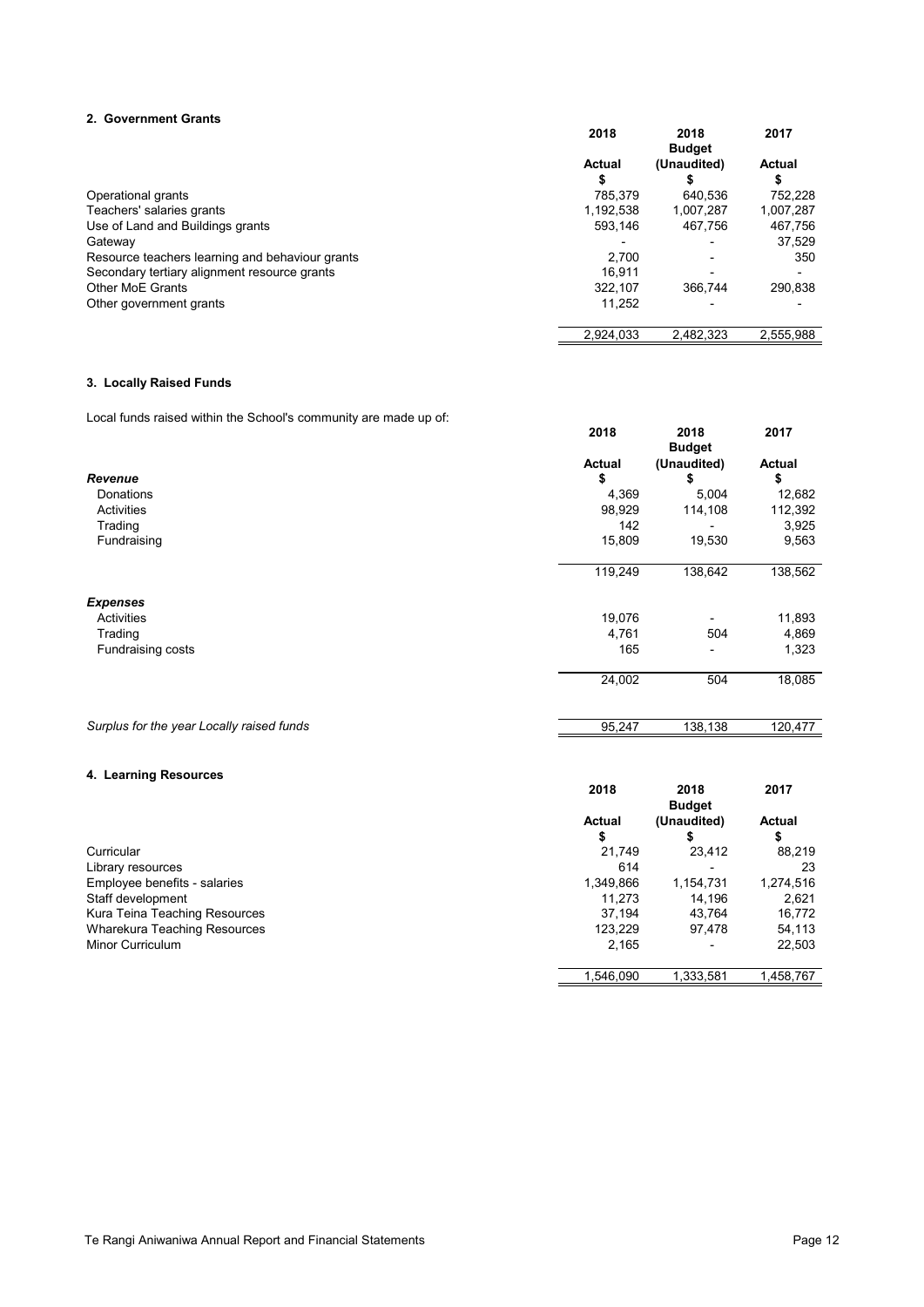#### **5. Administration**

|                                                | 2018          | 2018<br><b>Budget</b> | 2017          |
|------------------------------------------------|---------------|-----------------------|---------------|
|                                                | <b>Actual</b> | (Unaudited)           | <b>Actual</b> |
|                                                | \$            | \$                    | \$            |
| <b>Audit Fee</b>                               | 5,680         |                       | 5,520         |
| <b>Board of Trustees Fees</b>                  | 4,035         | 3,792                 | 3,215         |
| <b>Board of Trustees Expenses</b>              | 2,145         | 1,464                 | 19,284        |
| Communication                                  | 5,963         | 6,756                 | 7,019         |
| Consumables                                    | 14.768        | 3,804                 | 6,835         |
| <b>Operating Lease</b>                         | 7,066         | 47,976                | 3,523         |
| Other                                          | 29,269        | 22,740                | 30,422        |
| <b>Employee Benefits - Salaries</b>            | 132,428       | 104,004               | 107,575       |
| Insurance                                      | 15,771        | 8,148                 | 14,705        |
| Service Providers, Contractors and Consultancy | 8,000         | 30,000                | 18,570        |
|                                                | 225,125       | 228,684               | 216,668       |

#### **6. Property**

|                                          | 2018          | 2018<br><b>Budget</b> | 2017          |
|------------------------------------------|---------------|-----------------------|---------------|
|                                          | <b>Actual</b> | (Unaudited)           | <b>Actual</b> |
|                                          | \$            |                       | \$            |
| Caretaking and Cleaning Consumables      | 10,106        | 10,956                | 11,567        |
| <b>Cyclical Maintenance Expense</b>      | 954           |                       | (11, 316)     |
| Grounds                                  | 3,342         | 6,996                 | 8,616         |
| Heat, Light and Water                    | 84,499        | 100,008               | 81,880        |
| Rates                                    | 3,973         | 4,404                 | 3,962         |
| Repairs and Maintenance                  | 34,503        | 45,885                | 26,767        |
| Use of Land and Buildings                | 593,146       | 467,756               | 467,756       |
| Security                                 | 1,441         |                       | 930           |
| <b>Employee Benefits - Salaries</b>      | 152,747       | 140,004               | 72,466        |
| Motor Vehicle Costs                      | 8,223         | 15,972                | 19,425        |
| <b>Consultancy And Contract Services</b> | 338           |                       | 6,250         |
|                                          | 893,272       | 791,981               | 688,303       |

The use of land and buildings figure represents 8% of the school's total property value. This is used as a 'proxy' for the market rental of the property. Property values are established as part of the nation-wide revaluation exercise that is conducted every 30 June for the Ministry of Education's year-end reporting purposes.

#### **7. Depreciation**

|                                          | 2018                | 2018<br><b>Budget</b> | 2017                |
|------------------------------------------|---------------------|-----------------------|---------------------|
|                                          | <b>Actual</b><br>\$ | (Unaudited)           | <b>Actual</b><br>\$ |
| <b>Buildings</b>                         | 48,920              | 41,351                | 48,920              |
| <b>Building Improvements</b>             | 7,230               | 5,609                 | 6,636               |
| <b>Furniture and Equipment</b>           | 23,887              | 28,024                | 33,154              |
| Information and Communication Technology | 6.287               | 7,094                 | 8,392               |
| <b>Motor Vehicles</b>                    | 11,860              | 19,059                | 22,548              |
| <b>Leased Assets</b>                     | 55.755              | 42.440                | 50,208              |
| <b>Library Resources</b>                 | 16                  | 987                   | 1,168               |
|                                          | 153,955             | 144,564               | 171,026             |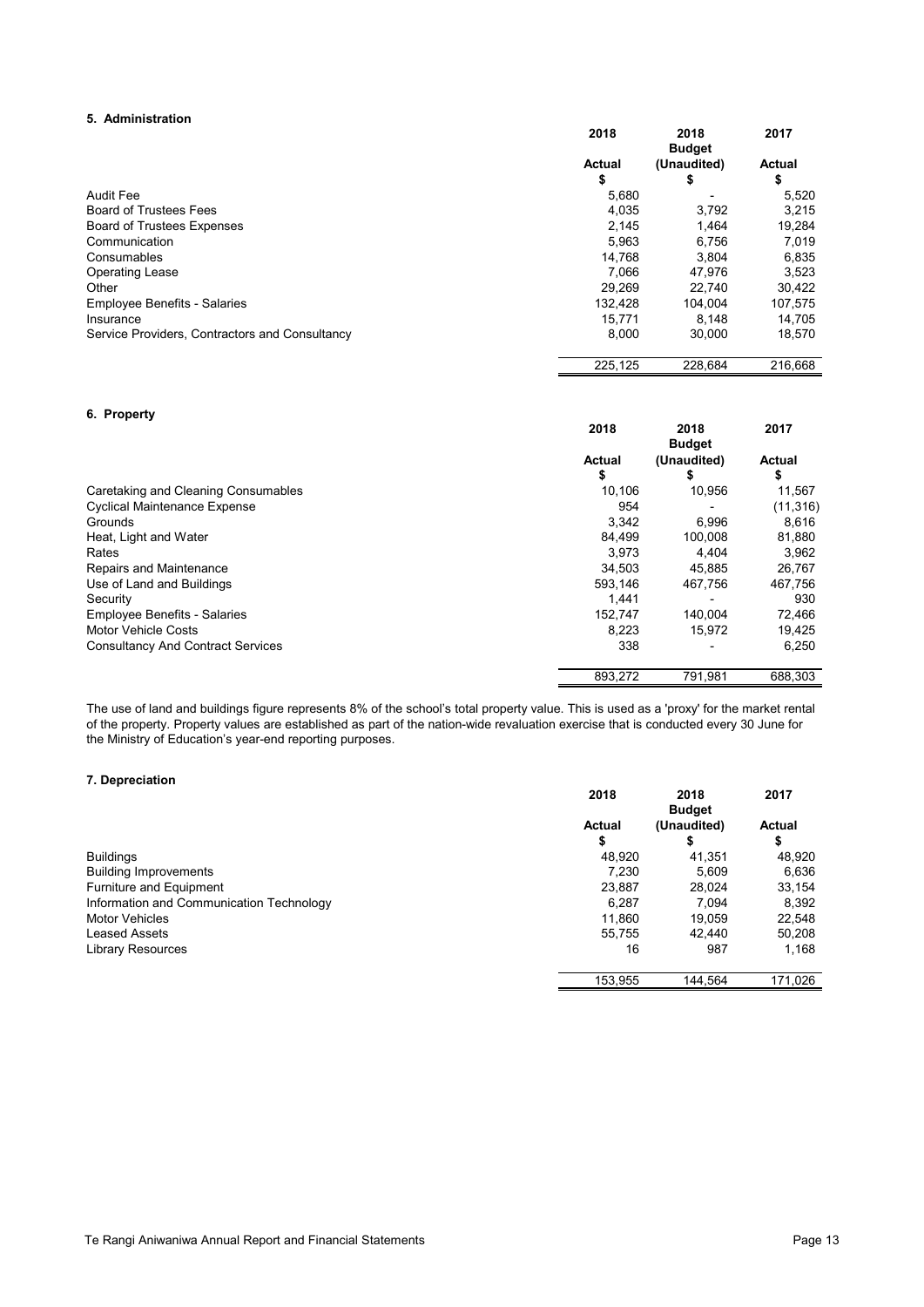#### **8. Cash and Cash Equivalents**

|                                                             | 2018          | 2018<br><b>Budget</b> | 2017          |
|-------------------------------------------------------------|---------------|-----------------------|---------------|
|                                                             | <b>Actual</b> | (Unaudited)           | <b>Actual</b> |
|                                                             | \$            |                       | S             |
| ASB <sub>00</sub>                                           | 185,567       | 103,824               | 94,773        |
| <b>ASB 01</b>                                               | 112,454       | 24.000                | 24,000        |
| <b>ASB 50</b>                                               |               | 85.014                | 85,014        |
| Cash equivalents and bank overdraft for Cash Flow Statement | 298,024       | 212,838               | 203,787       |
|                                                             |               |                       |               |

The carrying value of short-term deposits with maturity dates of 90 days or less approximates their fair value.

Of the \$298,024 Cash and Cash Equivalents, \$33,824 is held by the School on behalf of the Ministry of Education. These funds are required to be spent in 2018 on Crown owned school buildings under the School's Five Year Property Plan.

#### **9. Accounts Receivable**

|                                            | 2018          | 2018<br><b>Budget</b> | 2017          |
|--------------------------------------------|---------------|-----------------------|---------------|
|                                            | <b>Actual</b> | (Unaudited)           | <b>Actual</b> |
|                                            | \$            | Œ                     | \$            |
| Receivables                                | 27,600        | 26,365                | 26,365        |
| Receivables from the Ministry of Education | 51,543        |                       |               |
| <b>Teacher Salaries Grant Receivable</b>   | 93,544        | 65,077                | 65,077        |
|                                            | 172,687       | 91,442                | 91,442        |
|                                            |               |                       |               |
| Receivables from Exchange Transactions     | 79,143        | 26,365                | 26,365        |
| Receivables from Non-Exchange Transactions | 93,544        | 65,077                | 65,077        |
|                                            | 172,687       | 91,442                | 91,442        |

#### **10. Property, Plant and Equipment**

|                                    | Opening<br>Balance (NBV) | Additions                | <b>Disposals</b> | Impairment | Depreciation | <b>Total (NBV)</b> |
|------------------------------------|--------------------------|--------------------------|------------------|------------|--------------|--------------------|
| 2018                               |                          | \$                       |                  |            |              | \$                 |
| <b>Buildings</b>                   | 1,305,209                |                          |                  |            | (48,920)     | 1,256,289          |
| <b>Building Improvements</b>       | 132,354                  | 4,385                    |                  |            | (7, 230)     | 129,509            |
| <b>Furniture and Equipment</b>     | 89,865                   | 15,907                   |                  |            | (23, 887)    | 81,885             |
| Information and Communication Tech | 13,093                   | 10,387                   |                  |            | (6, 287)     | 17,193             |
| <b>Motor Vehicles</b>              | 54,575                   | $\overline{\phantom{0}}$ |                  |            | (11, 860)    | 42,715             |
| <b>Leased Assets</b>               | 85,019                   | 34,023                   |                  |            | (55, 755)    | 63,287             |
| <b>Library Resources</b>           |                          | 126                      |                  |            | (16)         | 110                |
| <b>Balance at 31 December 2018</b> | 680,115                  | 64,828                   |                  |            | (153, 955)   | 1,590,988          |

|                                    | Cost or<br><b>Valuation</b> | <b>Accumulated</b><br><b>Depreciation</b> | <b>Net Book</b><br><b>Value</b> |
|------------------------------------|-----------------------------|-------------------------------------------|---------------------------------|
| 2018                               | \$                          | \$                                        | \$                              |
| <b>Buildings</b>                   | 1,956,794                   | (700, 505)                                | 1,256,289                       |
| <b>Building Improvements</b>       | 197,793                     | (68, 284)                                 | 129,509                         |
| Furniture and Equipment            | 430,658                     | (348.773)                                 | 81,885                          |
| Information and Communication      | 294,082                     | (276, 889)                                | 17,193                          |
| <b>Motor Vehicles</b>              | 171,748                     | (129, 033)                                | 42,715                          |
| Leased Assets                      | 183,308                     | (120, 021)                                | 63,287                          |
| <b>Library Resources</b>           | 22,136                      | (22,026)                                  | 110                             |
| <b>Balance at 31 December 2018</b> | 3,256,519                   | (1,665,531)                               | 1,590,988                       |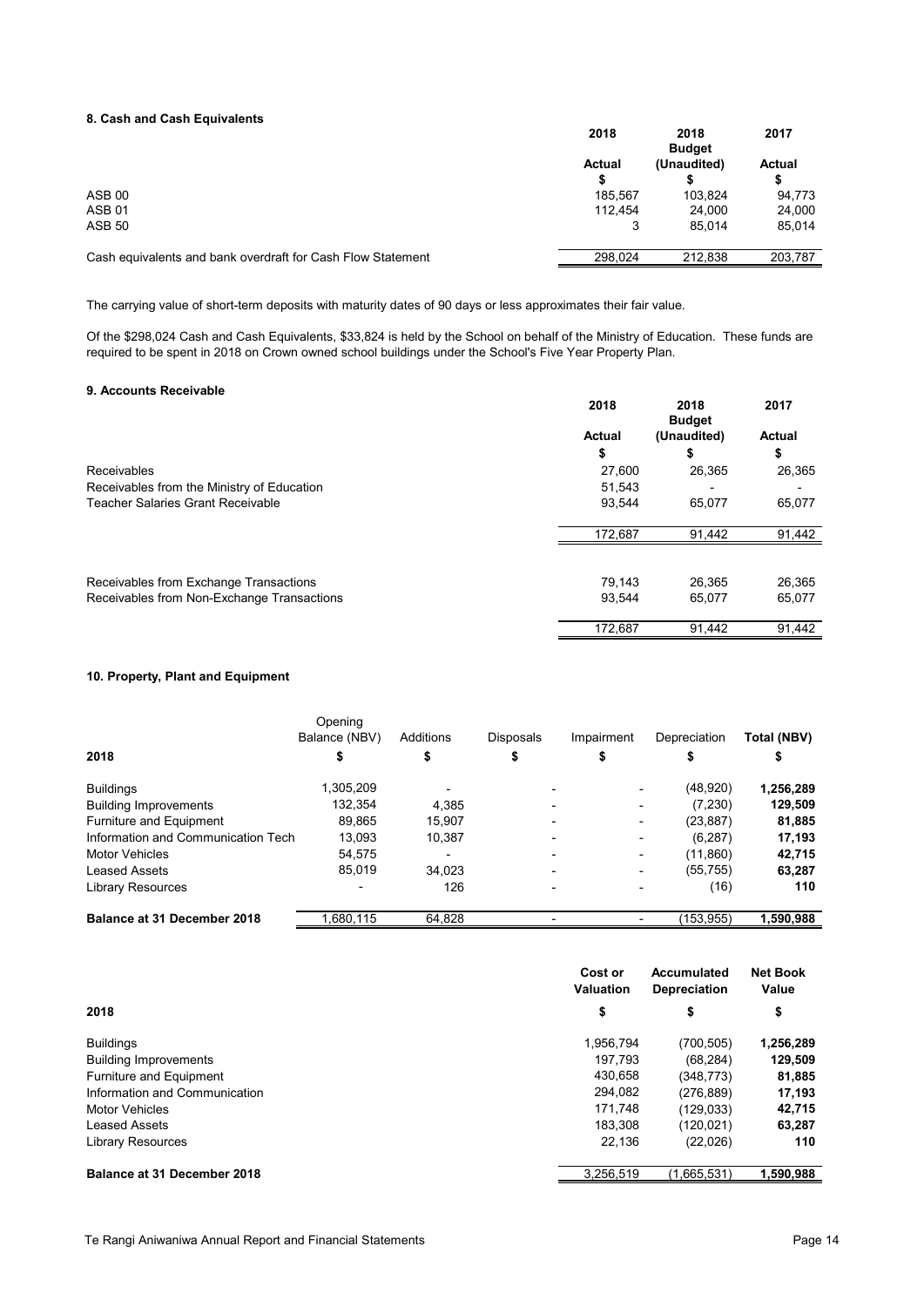| 2017                               | Opening<br>Balance (NBV) | Additions<br>\$ | <b>Disposals</b> | Impairment | Depreciation | Total (NBV) |
|------------------------------------|--------------------------|-----------------|------------------|------------|--------------|-------------|
| <b>Buildings</b>                   | 1,354,129                |                 |                  |            | (48, 920)    | 1,305,209   |
| <b>Building Improvements</b>       | 50.538                   | 88,452          |                  |            | (6,636)      | 132,354     |
| Furniture and Equipment            | 97.942                   | 35,077          | (10,000)         |            | (33, 154)    | 89,865      |
| Information and Communication Tech | 16,586                   | 4.899           |                  |            | (8, 392)     | 13,093      |
| <b>Motor Vehicles</b>              | 32,424                   | 58,691          | (13,992)         |            | (22,548)     | 54,575      |
| Leased Assets                      | 88,516                   | 46,711          |                  |            | (50, 208)    | 85,019      |
| <b>Library Resources</b>           | 1,168                    |                 |                  |            | (1, 168)     |             |
| <b>Balance at 31 December 2017</b> | .641,303                 | 233,830         | (23,992)         |            | (171, 026)   | l,680,115   |

| 2017                               | Cost or<br><b>Valuation</b><br>\$ | Accumulated<br><b>Depreciation</b> | <b>Net Book</b><br>Value<br>\$ |
|------------------------------------|-----------------------------------|------------------------------------|--------------------------------|
| <b>Buildings</b>                   | 1.956.794                         | (651, 585)                         | 1,305,209                      |
| <b>Building Improvements</b>       | 193,408                           | (61, 054)                          | 132,354                        |
| Furniture and Equipment            | 414,751                           | (324, 886)                         | 89,865                         |
| Information and Communication      | 283,695                           | (270, 602)                         | 13,093                         |
| <b>Motor Vehicles</b>              | 171.748                           | (117.173)                          | 54,575                         |
| Leased Assets                      | 149,285                           | (64, 266)                          | 85,019                         |
| <b>Library Resources</b>           | 22,012                            | (22,012)                           |                                |
| <b>Balance at 31 December 2017</b> | 3,191,693                         | (1,511,578)                        | 1,680,115                      |

#### **11. Accounts Payable**

| <b>II. ACCOUTILS FAYADIT</b>                                            | 2018          | 2018          | 2017          |
|-------------------------------------------------------------------------|---------------|---------------|---------------|
|                                                                         |               | <b>Budget</b> |               |
|                                                                         | <b>Actual</b> | (Unaudited)   | <b>Actual</b> |
|                                                                         | \$            | \$            | \$            |
| Operating creditors                                                     | 79,754        | 71,199        | 71,199        |
| Accruals                                                                | 4,680         | 5,520         | 5,520         |
| <b>Employee Entitlements - salaries</b>                                 | 93,544        | 65,077        | 65,077        |
| Employee Entitlements - leave accrual                                   | 19,842        | 21,299        | 21,299        |
|                                                                         | 197,820       | 163,095       | 163,095       |
|                                                                         |               |               |               |
| Payables for Exchange Transactions                                      | 197,820       | 163,095       | 163,095       |
| Payables for Non-exchange Transactions - Taxes Payable (PAYE and Rates) |               |               |               |
| Payables for Non-exchange Transactions - Other                          |               |               |               |
|                                                                         | 197,820       | 163,095       | 163,095       |
| The carrying value of payables approximates their fair value.           |               |               |               |

#### **12. Revenue Received in Advance**

|                   | 2018                | 2018<br><b>Budget</b> | 2017               |
|-------------------|---------------------|-----------------------|--------------------|
|                   | <b>Actual</b><br>S. | (Unaudited)           | <b>Actual</b><br>S |
| Income in Advance | 7,086               | 2,168                 | 2,168              |
|                   | 7,086               | 2,168                 | 2,168              |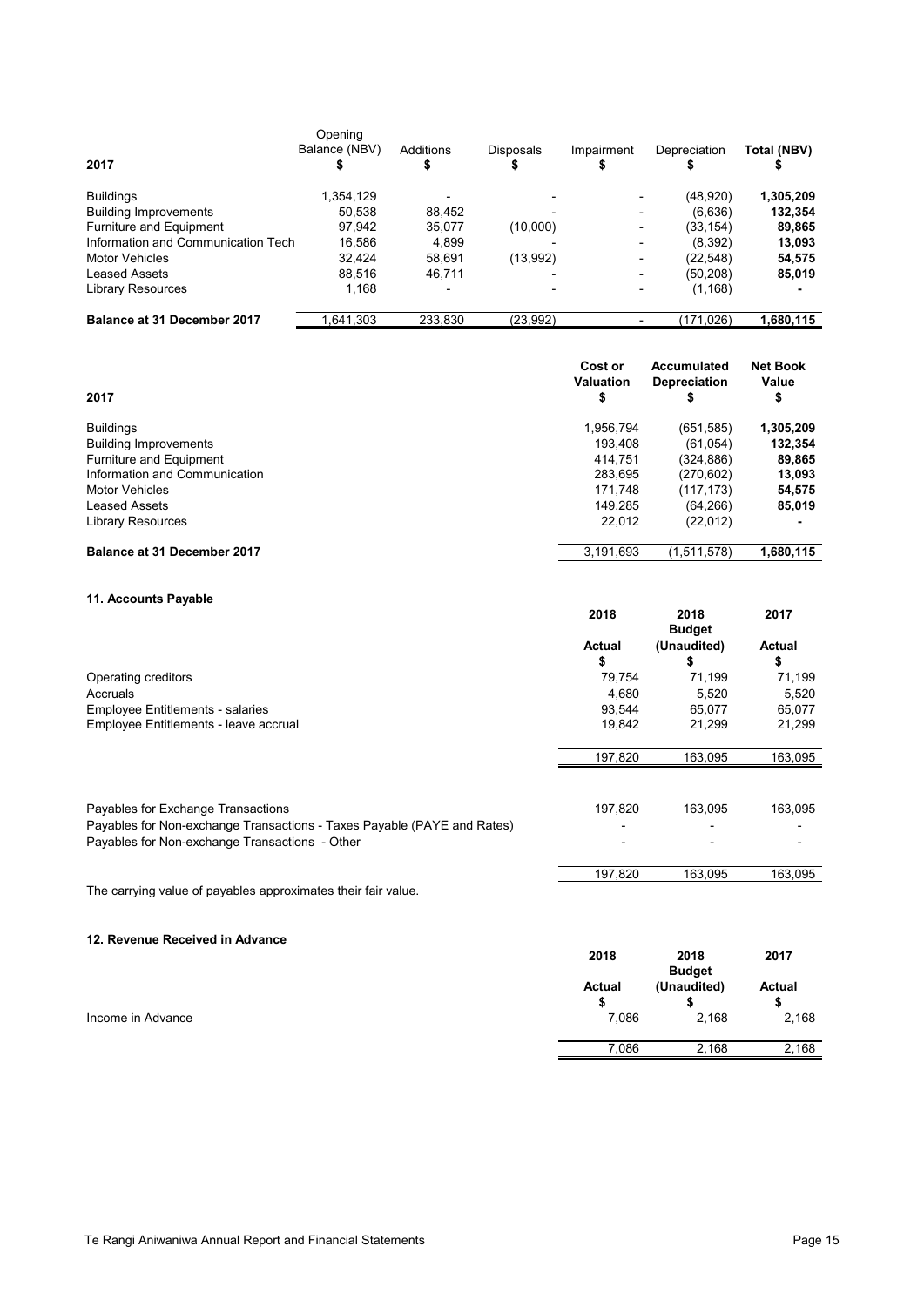#### **13. Provision for Cyclical Maintenance**

|                                                      | 2018                | 2018<br><b>Budget</b> | 2017                |
|------------------------------------------------------|---------------------|-----------------------|---------------------|
|                                                      | <b>Actual</b><br>\$ | (Unaudited)           | <b>Actual</b><br>\$ |
| Provision at the Start of the Year                   | 98,363              | 98,861                | 109,679             |
| Increase/(decrease) to the Provision During the Year | 954                 |                       | (11, 316)           |
| Use of the Provision During the Year                 |                     | (98, 861)             |                     |
| Provision at the End of the Year                     | 99,317              |                       | 98,363              |
| <b>Cyclical Maintenance - Current</b>                | 99,317              |                       | 98,363              |
| Cyclical Maintenance - Term                          |                     |                       |                     |
|                                                      | 99,317              |                       | 98,363              |

#### **14. Finance Lease Liability**

The School has entered into a number of finance lease agreements for computers and other ICT equipment. Minimum lease payments payable:

|                                                  | 2018          | 2018<br><b>Budget</b> | 2017          |
|--------------------------------------------------|---------------|-----------------------|---------------|
|                                                  | <b>Actual</b> | (Unaudited)           | <b>Actual</b> |
|                                                  | \$            |                       | \$            |
| No Later than One Year                           | 45,132        | 43,800                | 49,574        |
| Later than One Year and no Later than Five Years | 32,935        | 42,907                | 46,972        |
|                                                  | 78,067        | 86.707                | 96,546        |

#### **15. Funds Held (Owed) for Capital Works Projects**

During the year the School received and applied funding from the Ministry of Education for the following capital works projects:

|                                              | 2018        | Opening<br><b>Balances</b> | <b>Receipts</b><br>from MoE | <b>Payments</b> | <b>BOT</b><br>Contribution/<br>(Write-off to<br><b>R&amp;M)</b> | <b>Closing</b><br><b>Balances</b> |
|----------------------------------------------|-------------|----------------------------|-----------------------------|-----------------|-----------------------------------------------------------------|-----------------------------------|
|                                              |             | \$                         | Φ                           |                 |                                                                 |                                   |
| Sewerage System Repairs (Grants Re completed |             | 11,075                     |                             | 11,075          |                                                                 |                                   |
| 5YA Watertanks (Grants Received)             | in progress | (980)                      |                             | 800             |                                                                 | (1,780)                           |
| <b>Irrigation Project</b>                    | completed   | (2, 146)                   |                             | (2, 146)        |                                                                 |                                   |
| 5YA 890                                      | in progress |                            |                             | 3,500           |                                                                 | (3,500)                           |
| <b>Heat Pumps</b>                            | in progress |                            | 25,200                      | 25,000          |                                                                 | <b>200</b>                        |
| 211637 Gym Roof                              | in progress |                            | 44,820                      | 11,196          |                                                                 | 33,624                            |
| <b>Totals</b>                                |             | 7,949                      | 70,020                      | 49,425          |                                                                 | 28,544                            |

#### **Represented by:**

Funds Held on Behalf of the Ministry of Education 33,824 Services and Services 2008 Services 33,824 Funds Due from the Ministry of Education (5,280)

|                                                | 2017        | Opening<br><b>Balances</b><br>\$ | <b>Receipts</b><br>from MoE<br>\$ | <b>Payments</b> | <b>BOT</b><br>Contribution/<br>(Write-off to<br><b>R&amp;M)</b> | 28,544                            |  |
|------------------------------------------------|-------------|----------------------------------|-----------------------------------|-----------------|-----------------------------------------------------------------|-----------------------------------|--|
|                                                |             |                                  |                                   |                 |                                                                 | <b>Closing</b><br><b>Balances</b> |  |
| Sewerage System Repairs (Grants Re in progress |             | 11,075                           |                                   |                 |                                                                 | 11,075                            |  |
| 5YA Watertanks (Grants Received)               | in progress |                                  | 25,020                            | 26,000          |                                                                 | (980)                             |  |
| <b>Irrigation Project</b>                      | in progress | (34, 109)                        | 31,963                            |                 |                                                                 | (2, 146)                          |  |
| <b>Totals</b>                                  |             | (23, 034)                        | 56,983                            | 26,000          |                                                                 | 7,949                             |  |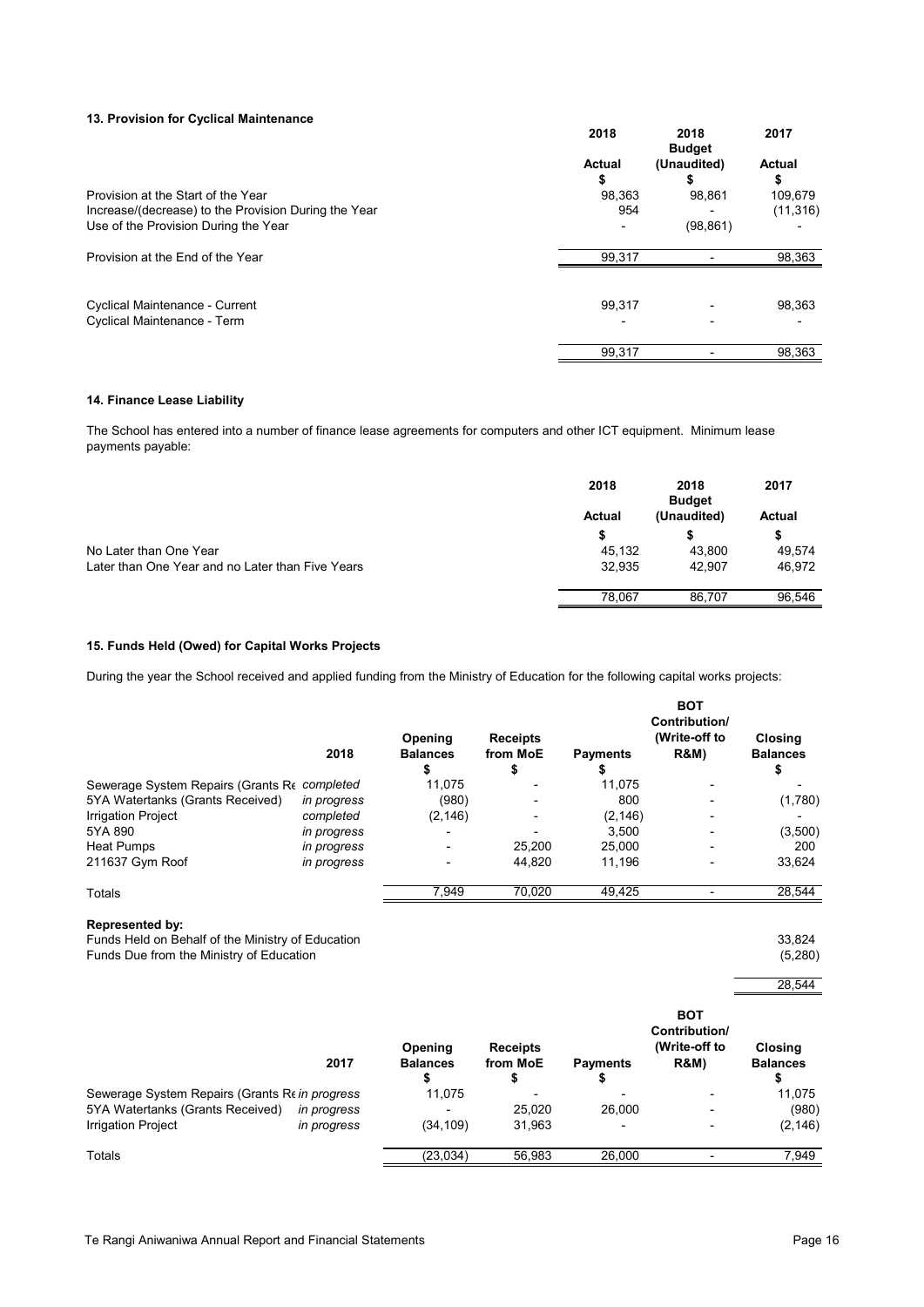#### **16. Related Party Transactions**

The School is a controlled entity of the Crown, and the Crown provides the major source of revenue to the school. The school enters into transactions with other entities also controlled by the Crown, such as government departments, state-owned enterprises and other Crown entities. Transactions with these entities are not disclosed as they occur on terms and conditions no more or less favourable than those that it is reasonable to expect the school would have adopted if dealing with that entity at arm's length.

Related party disclosures have not been made for transactions with related parties that are within a normal supplier or client/recipient relationship on terms and condition no more or less favourable than those that it is reasonable to expect the school would have adopted in dealing with the party at arm's length in the same circumstances. Further, transactions with other government agencies (for example, Government departments and Crown entities) are not disclosed as related party transactions when they are consistent with the normal operating arrangements between government agencies and undertaken on the normal terms and conditions for such transactions.

#### **17. Remuneration**

#### *Key management personnel compensation*

Key management personnel of the School include all trustees of the Board, Principal, Deputy Principals and Heads of Departments.

|                                             | 2018<br><b>Actual</b><br>Φ | 2017<br><b>Actual</b><br>\$ |
|---------------------------------------------|----------------------------|-----------------------------|
| <b>Board Members</b>                        |                            |                             |
| Remuneration                                | 4,035                      | 3,215                       |
| Full-time equivalent members                |                            | 0.31                        |
| Leadership Team                             |                            |                             |
| Remuneration                                |                            | 433,967                     |
| Full-time equivalent members                |                            | 7.00                        |
| Total key management personnel remuneration | 4,035                      | 437,182                     |
| Total full-time equivalent personnel        |                            | 7.31                        |

The full time equivalent for Board members has been determined based on attendance at Board meetings, Committee meetings and for other obligations of the Board, such as stand downs and suspensions, plus the estimated time for Board members to prepare for meetings.

#### *Principal*

The total value of remuneration paid or payable to the Principal was in the following bands:

|                                                  | 2018<br><b>Actual</b> | 2017<br><b>Actual</b> |
|--------------------------------------------------|-----------------------|-----------------------|
| Salaries and Other Short-term Employee Benefits: | \$000                 | \$000                 |
| Principal A                                      |                       |                       |
| Salary and Other Payments                        | 130 - 140             | $30 - 40$             |
| <b>Benefits and Other Emoluments</b>             | $4 - 5$               | $0 - 1$               |
| <b>Termination Benefits</b>                      |                       |                       |
| Principal B                                      |                       |                       |
| Salary and Other Payments                        |                       | $80 - 90$             |
| <b>Benefits and Other Emoluments</b>             |                       | $2 - 3$               |
| <b>Termination Benefits</b>                      |                       |                       |

#### *Other Employees*

The number of other employees with remuneration greater than \$100,000 was in the following bands:

| Remuneration<br>\$000 | 2018                     | 2017<br>FTE Number FTE Number |
|-----------------------|--------------------------|-------------------------------|
| $100 - 110$           | $\overline{\phantom{a}}$ | $\blacksquare$                |
|                       | 0.00                     | 0.00                          |
|                       |                          |                               |

The disclosure for 'Other Employees' does not include remuneration of the Principal.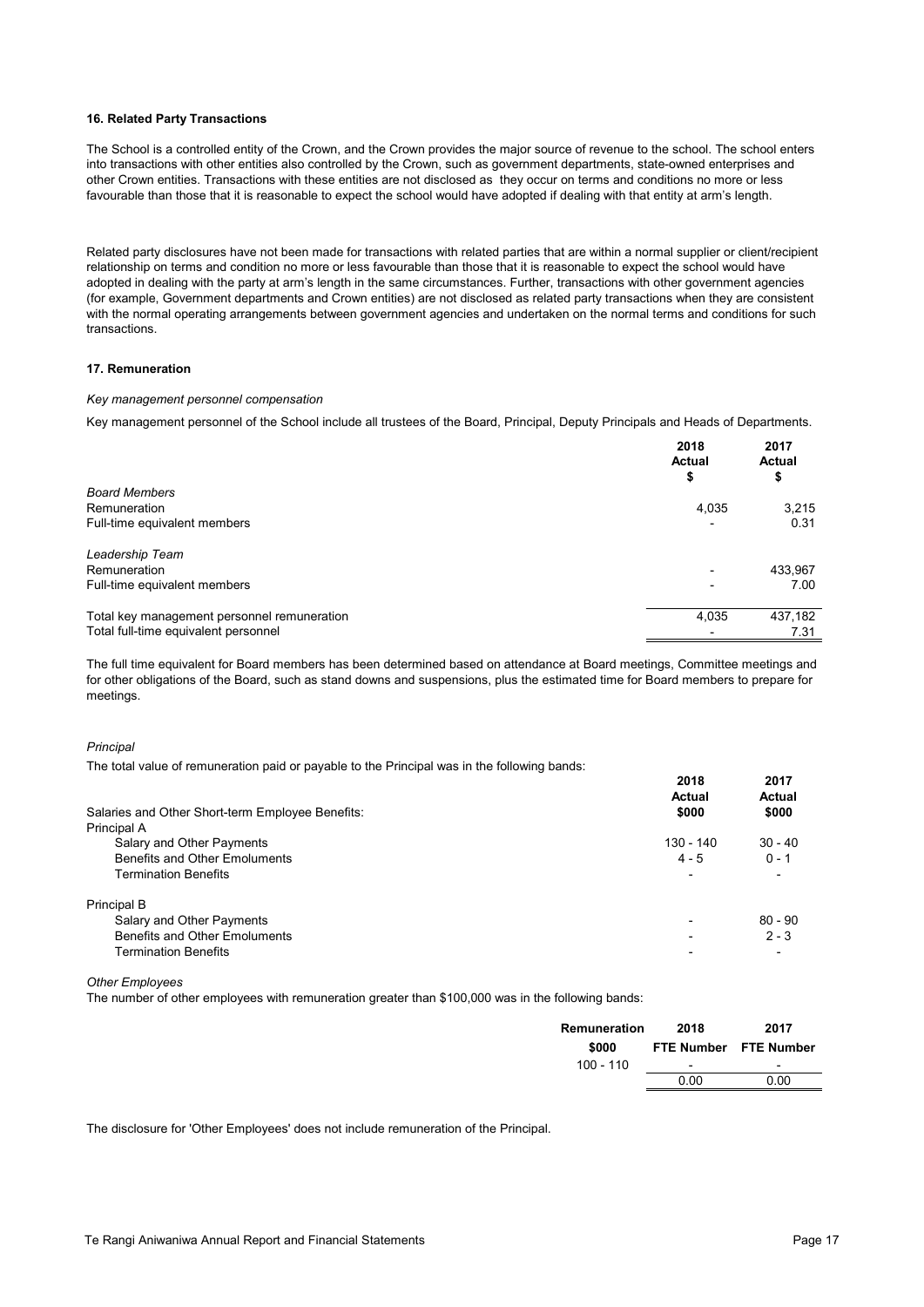#### **18. Compensation and Other Benefits Upon Leaving**

The total value of compensation or other benefits paid or payable to persons who ceased to be trustees, committee member, or employees during the financial year in relation to that cessation and number of persons to whom all or part of that total was payable was as follows:

|                  | 2018          | 2017<br><b>Actual</b> |
|------------------|---------------|-----------------------|
|                  | <b>Actual</b> |                       |
| Total            | $\sim$        | \$18,000              |
| Number of People | $\sim$        |                       |

#### **19. Contingencies**

There are no contingent liabilities and no contingent assets as at 31 December 2018 (Contingent liabilities and assets at 31 December 2017: nil).

#### **Holidays Act Compliance – schools payroll**

The Ministry of Education performs payroll processing and payments on behalf of school boards of trustees, through payroll service provider Education Payroll Limited.

The Ministry has commenced a review of the schools sector payroll to ensure compliance with the Holidays Act 2003. The initial phase of this review has identified areas of non-compliance, however the potential impact on any specific school or individual and any associated historical liability will not be known until further detailed analysis has been completed.

To the extent that any obligation cannot reasonably be quantified at 31 December 2018, a contingent liability for the school may exist.

#### **20. Commitments**

#### **(a) Capital Commitments**

There are no capital commitments as at 31 December 2018 (Capital commitments at 31 December 2017: nil).

#### **(b) Operating Commitments**

As at 31 December 2018 the Board has entered into the following contracts:

#### (a) operating lease of laptops;

|                                                  | 2018<br><b>Actual</b>    | 2017<br><b>Actual</b>    |
|--------------------------------------------------|--------------------------|--------------------------|
| No later than One Year                           |                          | 319                      |
| Later than One Year and No Later than Five Years |                          | $\overline{\phantom{a}}$ |
| Later than Five Years                            | $\overline{\phantom{0}}$ | $\overline{\phantom{0}}$ |
|                                                  |                          | 319                      |

#### **21. Managing Capital**

The School's capital is its equity and comprises capital contributions from the Ministry of Education for property, plant and equipment and accumulated surpluses and deficits. The School does not actively manage capital but attempts to ensure that income exceeds spending in most years. Although deficits can arise as planned in particular years, they are offset by planned surpluses in previous years or ensuing years.